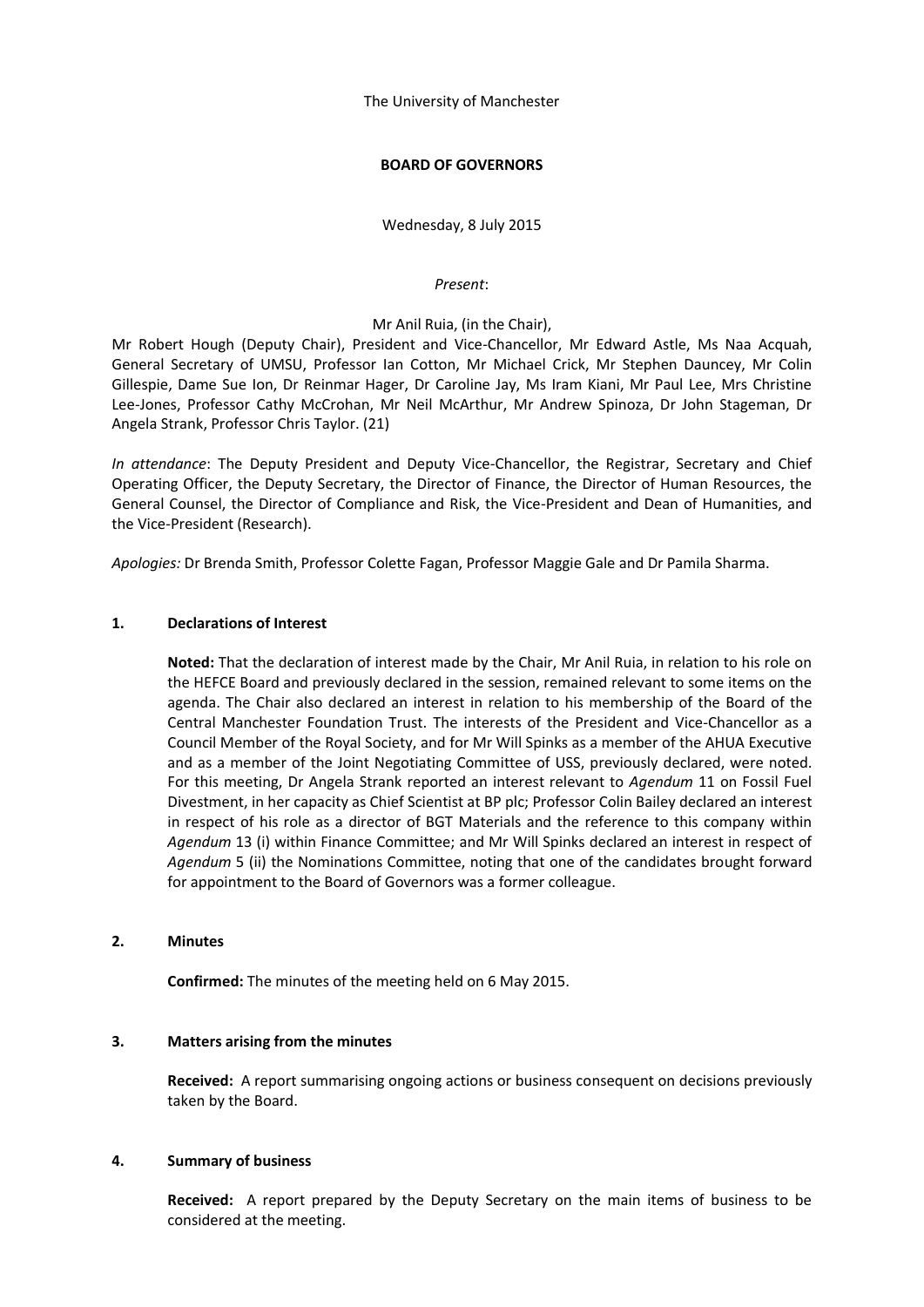## **5. Chair's report**

## **Received:**

## **(a) Board Committees**

**Noted:** That the retirement from the Board of a number of members would necessitate changes to the membership of some Board committees over the summer. Any changes made would be discussed with the relevant board members and respective chairs and subsequently be reported to the October meeting.

# **(b) National Honours**

**Reported:** That the Chair offered his warmest congratulations to several staff and members of the University community who had received national honours in the Queen's Birthday list. These included Professor Rachel Griffith in the School of Social Sciences and Dr Maria Balshaw, Director of our Whitworth Art Gallery and Manchester City Art Gallery, who were both awarded CBEs and Dr Erinma Ochu, a Wellcome Trust Public Engagement Fellow in the Faculty of Life Sciences, was awarded an MBE. Dr Rory Brooks, Chair of the Global Leadership Board and a great supporter of the University, was honoured with a CBE.

## **(c) Report from the Nominations Committee on membership of the Board of Governors and General Assembly**

# **Reported:**

(1) That the membership of the Committee is:

The Pro-Chancellor (Mrs Gillian Easson) (*in the Chair*)

The following three members of the Board of Governors, appointed by the Board, from the categories of membership indicated:

Lay: Mr Andrew Spinoza Senate: Professor Chris Taylor Staff: Ms Iram Kiani

The following five lay members of the General Assembly, appointed by the Board on the nomination of the General Assembly:

Professor Sir Robert Boyd Mrs Elizabeth France, CBE, FRSA Mr James Hancock Mr Wakkas Khan Mrs Janet Pickering

- (2) That the Committee's principal matters of business are:
	- to recommend to the Board of Governors appointments and re-appointments to Category 2 of the Board (lay members);
	- to recommend to the Board of Governors re-appointments to Category 3 of the General Assembly (lay or former members of the Board who are not otherwise members of the General Assembly);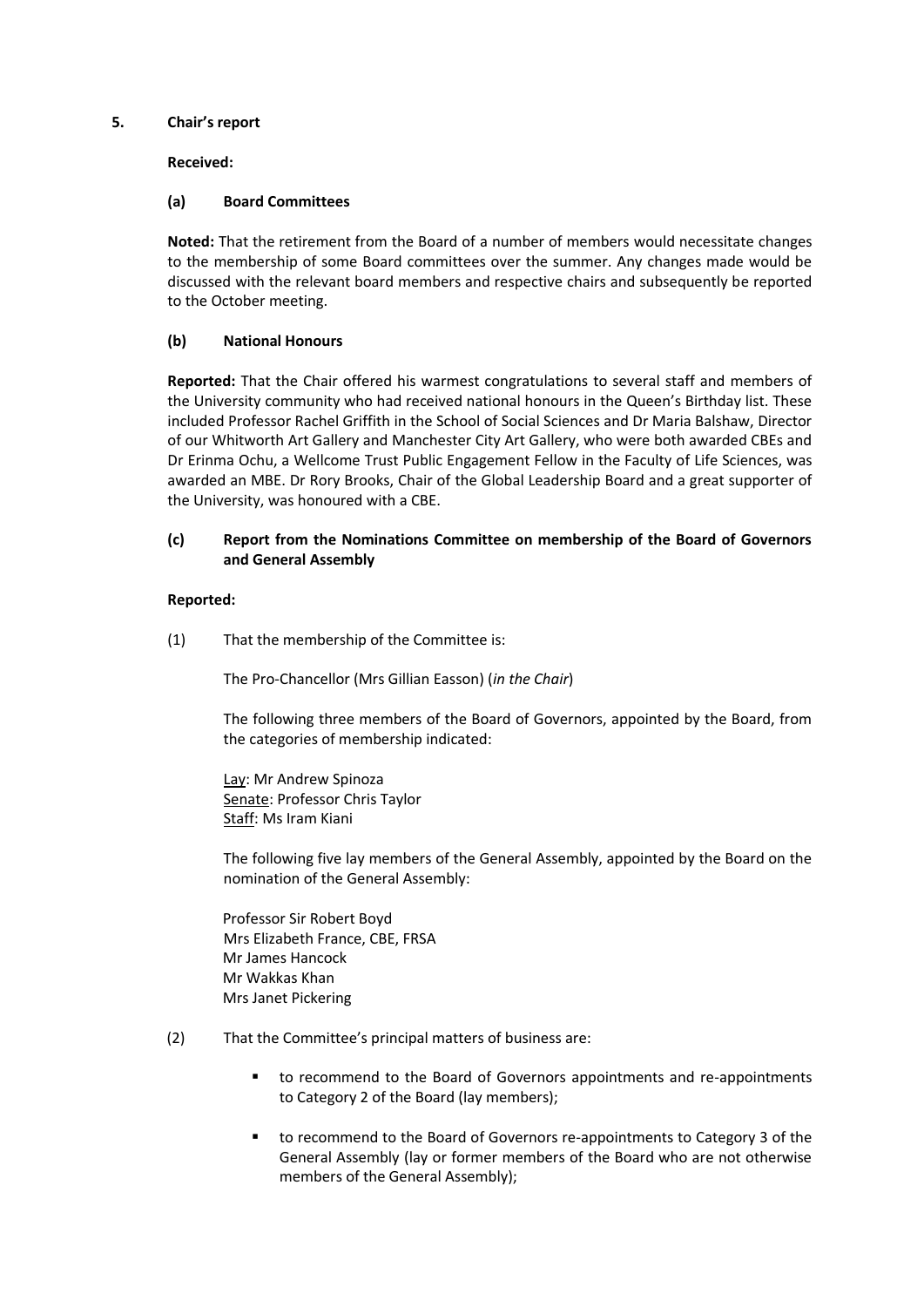- to recommend to the Board of Governors appointments to Category 9 of the General Assembly (lay members appointed by the Board);
- to recommend to the General Assembly co-optations to Category 10 of the General Assembly (members co-opted by the General Assembly);
- to recommend to the General Assembly the appointment to be made to the office of Pro-Chancellor;
- At regular intervals, to recommend to the Board on the representation afforded by the sponsoring organisations within Categories 5 through 8 of the General Assembly.

That the report provides the Committee's recommendations to the Board of Governors for appointments and/or re-appointments to the Board of Governors in Category 2, reappointments to the General Assembly in Category 3, appointments and reappointments to the General Assembly in Category 9, and for information, appointments and re-appointments to the General Assembly in Category 10.

- (3) To assist it in these tasks, the Committee received:
	- statements of appointments terminating on 31 August 2015 in Category 2 of the Board of Governors and in Categories 9 and 10 of the General Assembly;
	- details of the full lay membership of the Board of Governors and the remaining membership of Categories 9 and 10 of the General Assembly, including data with respect to a broad balance within those memberships in terms of gender, ethnicity, and above all experience and expertise specifically as regards their benefit to the University;
	- details of the applications and testimonies from and concerning applicants following an appeal within the University and a search externally for suitably experienced individuals.
- (4) That the University successfully conducted advertising and social media campaigns over summer 2014, in order to bring forward applications for membership of the Board of Governors and the General Assembly in 2015 and 2016. Subject to formal approval, this campaign has resulted in two Board of Governors appointments and a new appointment to the General Assembly in this year, and has established a pool of high qualified and experienced individuals from which the Committee will draw upon in making recommendations concerning next year's appointments.

**Resolved:** That on the recommendation of the Committee, the Board approved the following appointments/re-appointments:

(i) For appointment to the Board of Governors in Category 2 (lay members)

The Committee made two recommendations for new lay appointments to the governing body in Category 2. These appointments will follow the retirements of Mr Robert Hough, Deputy Chair, and Dr Brenda Smith on 31 August 2015, and will take effect from 1 September 2015.

Mr Gary Buxton Ms Dapo Ajayi

Biographical information is provided in Appendix 1 (a)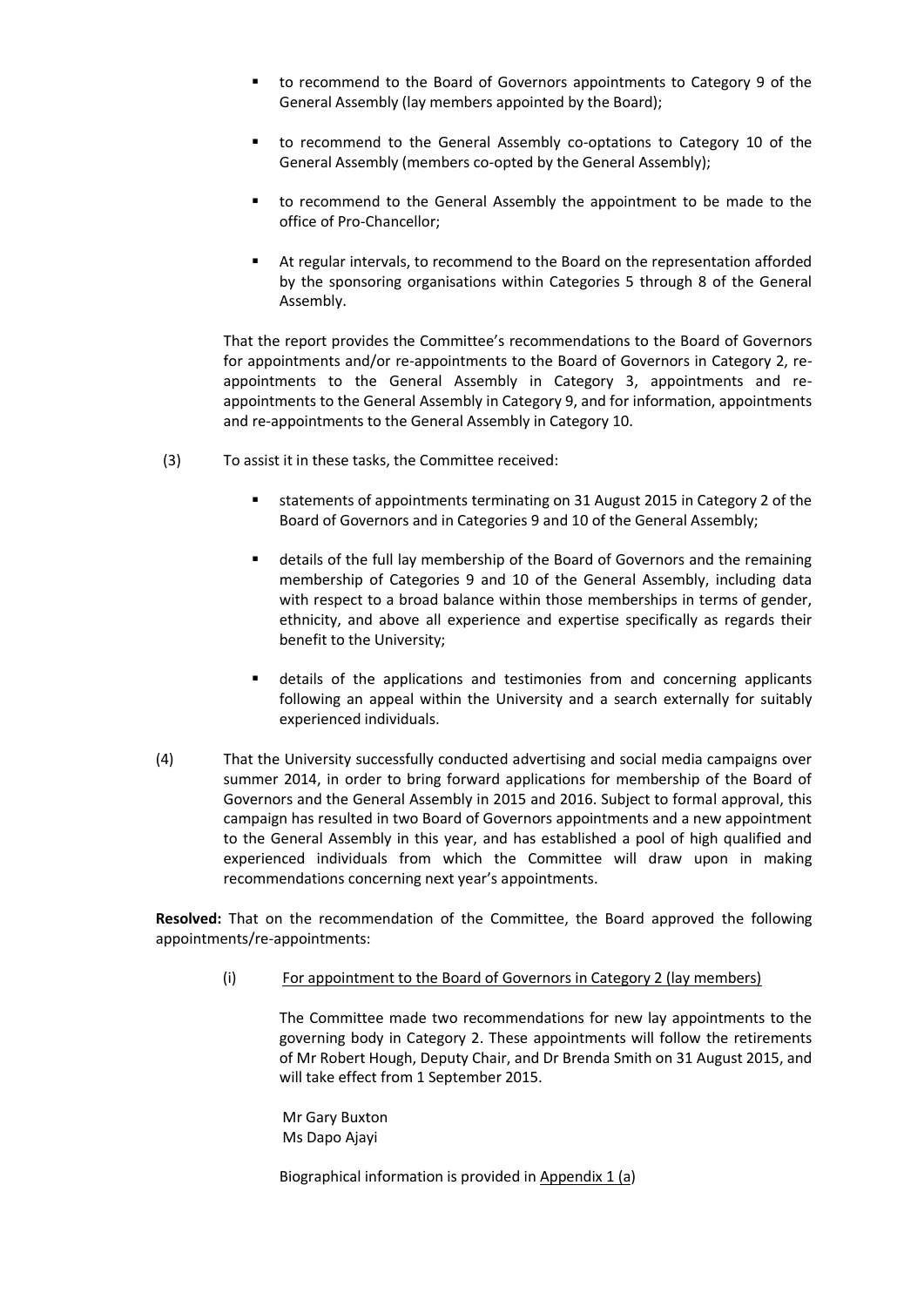## (ii) For re-appointment to the Board of Governors in Category 2 (lay members)

The Committee made two recommendations for reappointment to the governing body in Category 2. Mr Michael Crick Mr Andrew Spinoza (nominated by the Alumni Association)

Biographical information is provided in Appendix 1 (b)

(iii) For re-appointments to the General Assembly in Category 9

That the following current members of the General Assembly be re-appointed, for a further period of three years from 1 September 2015: Mr J Anthony McDermott Mr Roger P Milburn, CEng Mr Philip Robson, CEng Mr John Schultz, CBE Mr Michael Taylor Mrs Janet Valentine Mr J Peter Wainwright Dr Janet H Webster

Biographical information is provided in Appendix 2

- (iv) For re-appointments to the General Assembly in Category 10
	- (a) That the following current members of the General Assembly be reappointed, for a further period of three years from 1 September 2015: Mr Kabir Ahmed, MBE, JP, DL Dr Josie A Beeley Canon Michael A Evans Dr Kai Hung Lee, DL Mrs Susan Lipton Mr Ian Munro Canon Maurice Smith
	- (b) That the following individual be appointed to the vacancy arising from the retirement of Mr David Eversley, for a three year period from 1 September 2015: Mr Asrar Ul-Haq
- (v) For re-appointments in Category 3 of the General Assembly, current and lay former members of the Board of Governors who are not otherwise on the General Assembly

That the following individuals, as former members of the governing body, be reappointed to membership of the General Assembly from 1 September 2015, for a period of three years: Dr Brenda Smith (retires from the Board of Governors 31 August 2015) Professor Sir Robert Boyd Mrs Jan Hennessey Mr John C McGuire Mr Roy Walters

*Note: The recommendations within 5 (iv) and 5 (v) were approved by the General Assembly in June 2015, and were included in this report solely for the information of the Board of Governors.*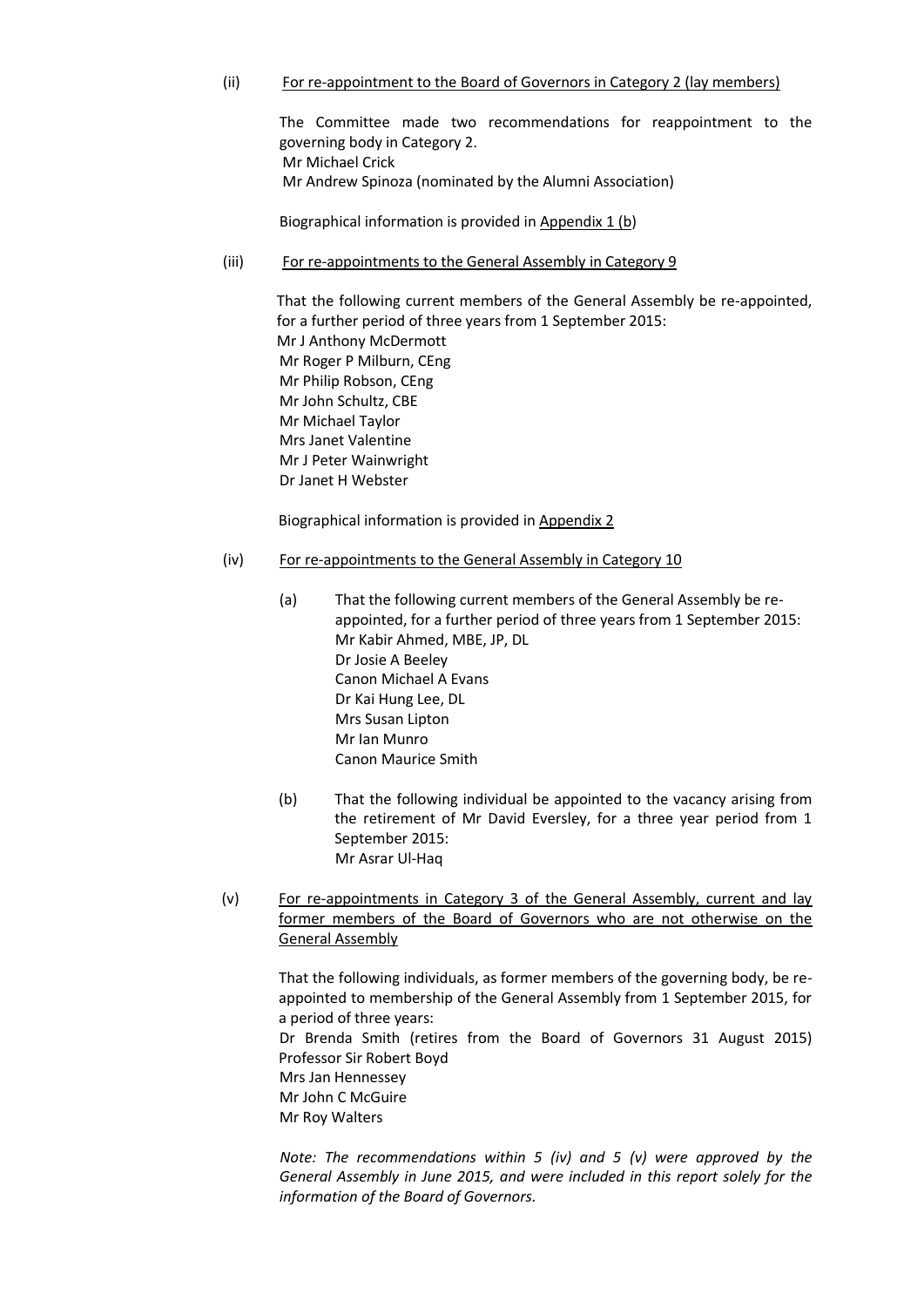# **(d) Deputy Chair of the Board of Governors.**

## **Reported:**

- (1) That Statute II provides for the appointment of one or more Deputy Chairs (and other officers if so desired).
- (2) That Mr Robert Hough, who was appointed to the role for a three year term from 1 September 2012, will stand down from the role of Deputy Chair on 31 August 2015, when he retires from the governing body.
- (3) That the Deputy Chair, as an Officer of the Board, is appointed by the Board from among the members of the Board who hold membership in Category 2. The Deputy Chair will hold office on such terms and conditions as the Board shall determine. They may be re-appointed by the Board, but should not serve continuously for a total of more than six years unless, exceptionally, in the interests of the University, the Board approves a further appointment for an additional period of no more than three years.
- (4) That the Deputy Chair shall, in the absence of the Chair, preside over meetings of the Board, and shall undertake such other duties as may from time to time be assigned to them by the Board.
- (5) That following the expressions of interest requested at the last meeting, Dame Sue Ion had indicated that she would be willing to take up the role.

**Resolved:** That Dame Sue Ion should be appointed to the role of Deputy Chair for an initial three-year term, with effect from 1 September 2015.

# **(e) Counter Terrorism and Security Bill 2015 and 'Prevent' duty guidance**

**Reported:** That the Chair briefed the Board on the duty of HE providers to have due regard to the 'Prevent' duty guidance and the consultation that would follow regarding HEFCE proposals for a monitoring framework.

**Noted:** That Dr David Barker had provided a training session on this topic for the Board, at the update and training event in June. As not all members had been able to attend, it was agreed that a further training session should be provided when the reporting framework was agreed and the updated 'Prevent' duty guidance had passed through the House of Lords.

## **6. Secretary's report**

## **(a) Elected membership of the Board of Governors in Category 3**

**Received:** A report on the outcome of the recent ballot to appoint members of Senate to the governing body.

- (1) That the constitution of the Board of Governors provides for the election by Senate of seven of its members to serve as members of the Board of Governors.
- (2) That Board membership for Professor Ian Cotton, Professor Colette Fagan, Professor Maggie Gale, Dr Caroline Jay, Dr Reinmar Hager and Professor Chris Taylor will come to an end on 31 August 2015 and therefore there were six places available from 1 September 2015. Only Professor Fagan, Dr Jay and Professor Taylor were eligible to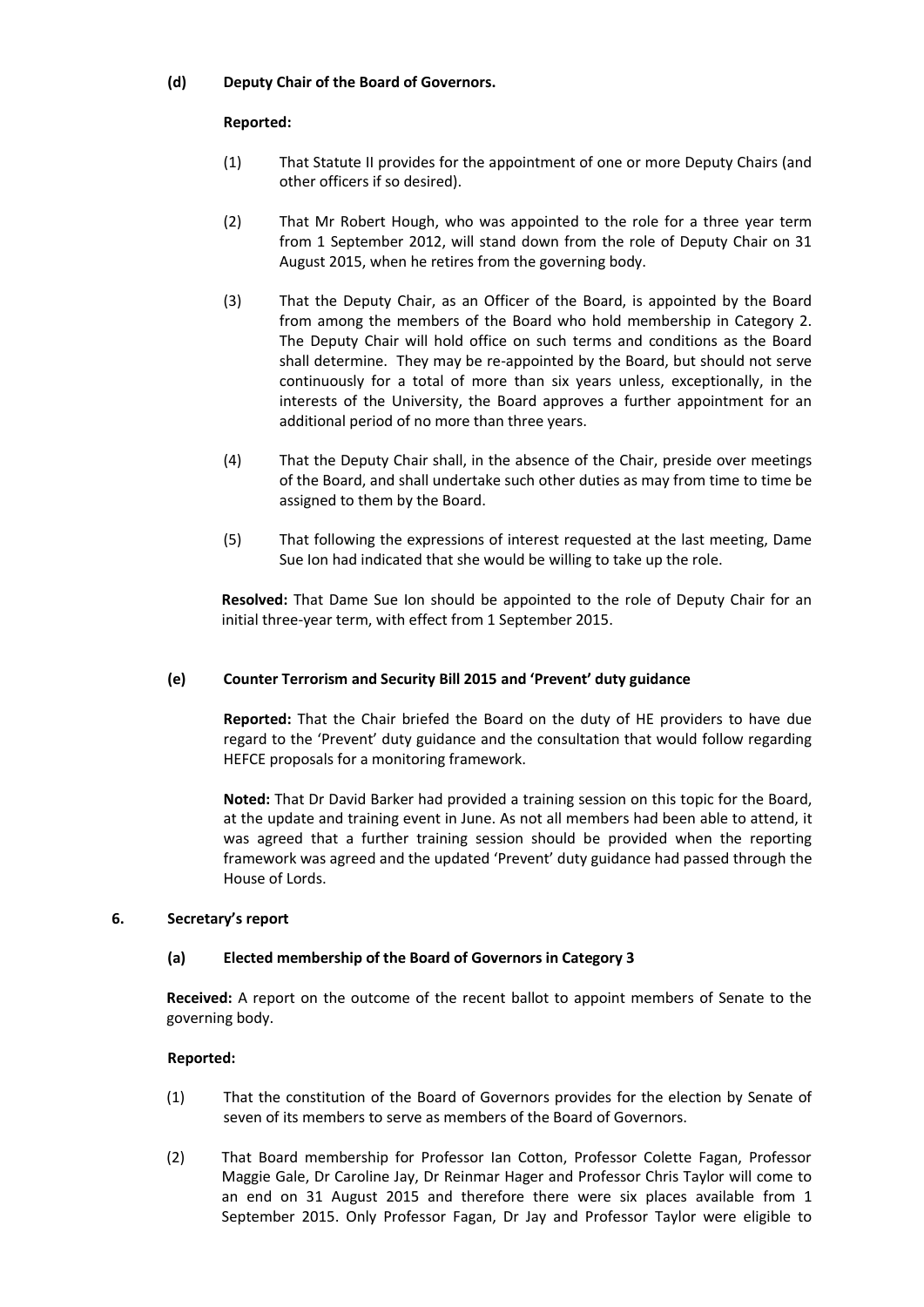stand again. One representative of Senate, Professor Cathy McCrohan (2017), will continue in membership for the session 2015-16. Notices were issued inviting nominations to fill the six seats on the Board of Governors from Senate members, and as twelve nominations were submitted by the closing date a ballot was required to determine membership.

- (3) That an online ballot of Senate members was held on-line over a two week period and closed on Monday, 1 June. All current members of Senate were eligible to vote in the election. Of the 63 invitations issued, 45 members of Senate voted, representing a turnout of 71%.
- (4) That of the seven places available to Senate members on the Board of Governors, at least one shall be from Category 2, and at least four shall be from Category 3, at least one of whom shall hold a professorial or equivalent appointment and at least two of whom shall hold nonprofessorial appointments. Subject to these provisions, there shall normally be at least one, and no more than two, places taken by members belonging to each of the four Faculties in the University. Therefore, after consideration of the numbers of votes cast and the requirements of Statute VI, Ordinance V and Regulation V (Appendix 1), the following members of Senate are declared elected or re-elected to the Board of Governors, from 1 September 2015:

|              | Title     | <b>Name</b>             | Cat. | Faculty    | <b>Term of office</b> | <b>Status</b> |
|--------------|-----------|-------------------------|------|------------|-----------------------|---------------|
| $\mathbf{1}$ | Professor | Cathy McCrohan          | 3    | <b>FLS</b> | Continuing            | n/a           |
| 2            | Professor | Colette Fagan           |      | Hum        | 3 years               | Re-elected    |
| 3            | Professor | Mike Sutcliffe          |      | <b>EPS</b> | 3 years               | Elected       |
| 4            | Dr        | Caroline Jay            | 3    | <b>EPS</b> | 3 years               | Re-elected    |
| 5            | Professor | Liz Sheffield           |      | <b>FLS</b> | 3 years               | Elected       |
| 6            | Dr        | <b>Christine Rogers</b> | 3    | <b>MHS</b> | 2 years               | Elected       |
| 7            | Professor | Chris Taylor            | າ    | <b>MHS</b> | 2 years               | Re-elected    |

# **(b) Election of the Chancellor 2015**

**Received:** A report on the outcome of the recent electoral process was provided at the meeting.

- (1) That following the request for nominations, three candidates were nominated for the office of Chancellor and a postal and online ballot of the electorate therefore opened on Tuesday, 26 May. The candidates were Mr Lemn Sissay, former Cabinet minister Lord [Peter] Mandelson and Hallé Music Director Sir Mark Elder. In line with the requirements of the Ordinance governing the election, the name, photograph, biographical statement and the list of nominators supporting each candidate was provided to the voting community ahead of the opening of the ballot.
- (2) That Mr Lemn Sissay, MBE, had been duly elected as the next Chancellor. Lemn will take up office from 1 August 2015 and will be installed as Chancellor at a ceremony on Foundation Day, provisionally scheduled for 14 October 2015. Lemn is an associate artist at the Southbank Centre, patron of the Letterbox Club and fellow of the Foundling Museum. He is also the author of a series of books of poetry, alongside articles, records, radio documentaries, public art and plays.
- (3) That the appointment of a new ceremonial head for the University followed the completion of the seven-year tenure of current Chancellor, Tom Bloxham MBE, the founder of Manchester-based property development company, Urban Splash. Thanks were expressed to Mr Tom Bloxham by the Chair on the Board's behalf, and the Board and General Assembly had marked the Chancellor's contribution at a special event in June.
- (4) That the report of voting for the election, which closed on Thursday  $18<sup>th</sup>$  June at noon, was as follows: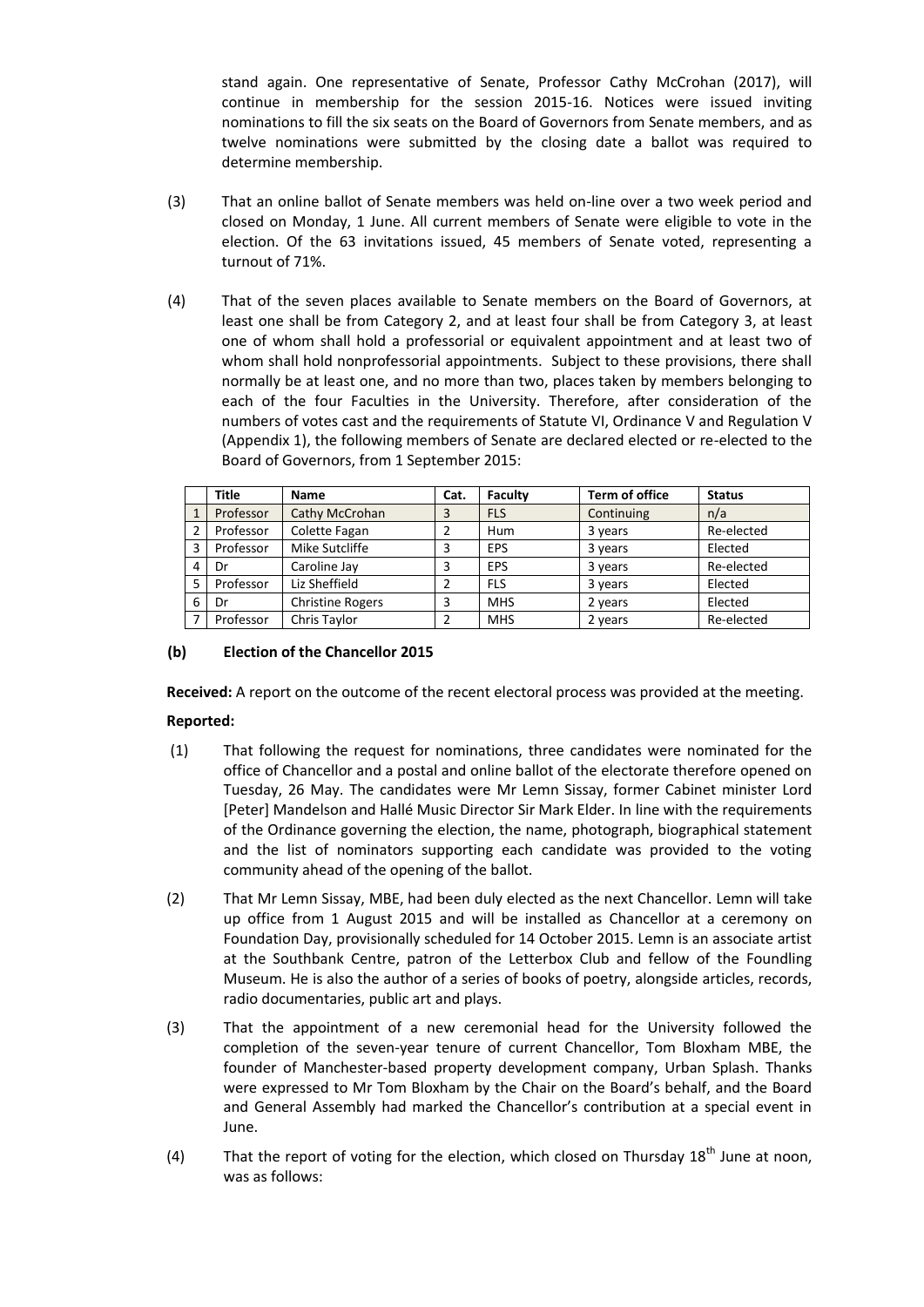| Number of eligible voters:      | 143,915 |                |  |
|---------------------------------|---------|----------------|--|
| Votes cast by post:             | 111     |                |  |
| Votes cast online:              | 17,772  |                |  |
| Total number of votes cast:     | 17,883  |                |  |
| Lemn SISSAY, MBE                | 7.131   | <b>Elected</b> |  |
| Sir Mark ELDER, CBE             | 5,483   |                |  |
| The Rt. Hon. the Lord MANDELSON | 5,269   |                |  |

**Noted:** That the Registrar, Secretary and Chief Operating Officer, in his capacity as returning officer, offered thanks to the Deputy Secretary whose office had provided administrative oversight of the election.

## **7. President and Vice-Chancellor's report**

## **(a) The Report of the President and Vice-Chancellor to the Board of Governors**

## **Reported:**

- (1) That the President and Vice-Chancellor briefed the Board on the implications for the Higher Education sector, following the overall majority secure by the Conservative Party in the recent election. The Conservative manifesto included a number of commitments relating directly to the higher education sector, as follows:
	- Introduction of national postgraduate loans for PGT & PhD courses;
	- Ensuring universities deliver best possible value for money to students;
	- Introduction of a framework to recognise universities offering highest teaching quality;
	- More 2-year courses, more online, more data for potential students;
	- Continuing to invest in science, back our industrial strategies and make Britain the technology centre of Europe;
	- Nurse Review of research councils, to ensure UK continues to support world-leading science;
	- Creating new institutions such as Health North; Royce Institute for Advanced Materials in Manchester, Leeds, Liverpool and Sheffield;
	- Investing in new capital: £6.9 billion to 2021, inc £2.9 billion 'Grand Challenges Fund';
	- Supporting modern industrial strategies eg Life Sciences, Automotive Council & 'Eight Great Technologies' inc robotics & nanotechnology;
	- Expanding catapult centres R&D hubs in technologies of future; and
	- Growing University Enterprise Zones, universities to make money from technology they develop.

The University could potentially see further restrictions and reforms to the student visa regime with a number of areas highlighted for action, including a review of the Highly Trusted Sponsor status system and 'new measures to tackle abuse' and reduce the number of those who overstay student visas. On counterterrorism, the Conservative manifesto specifically mentions measures to 'ensure colleges and universities do not give a platform to extremist speakers'.

(2) That other key Conservative policies which could impact significantly on the higher education sector included a referendum on our membership of the EU – which could be called as early as 2016. There was also likely to be the impact of further 'austerity plans'. On 4 June 2015 Chancellor of the Exchequer announced £4.5bn of savings in this financial year to bring down public debt. Notably for the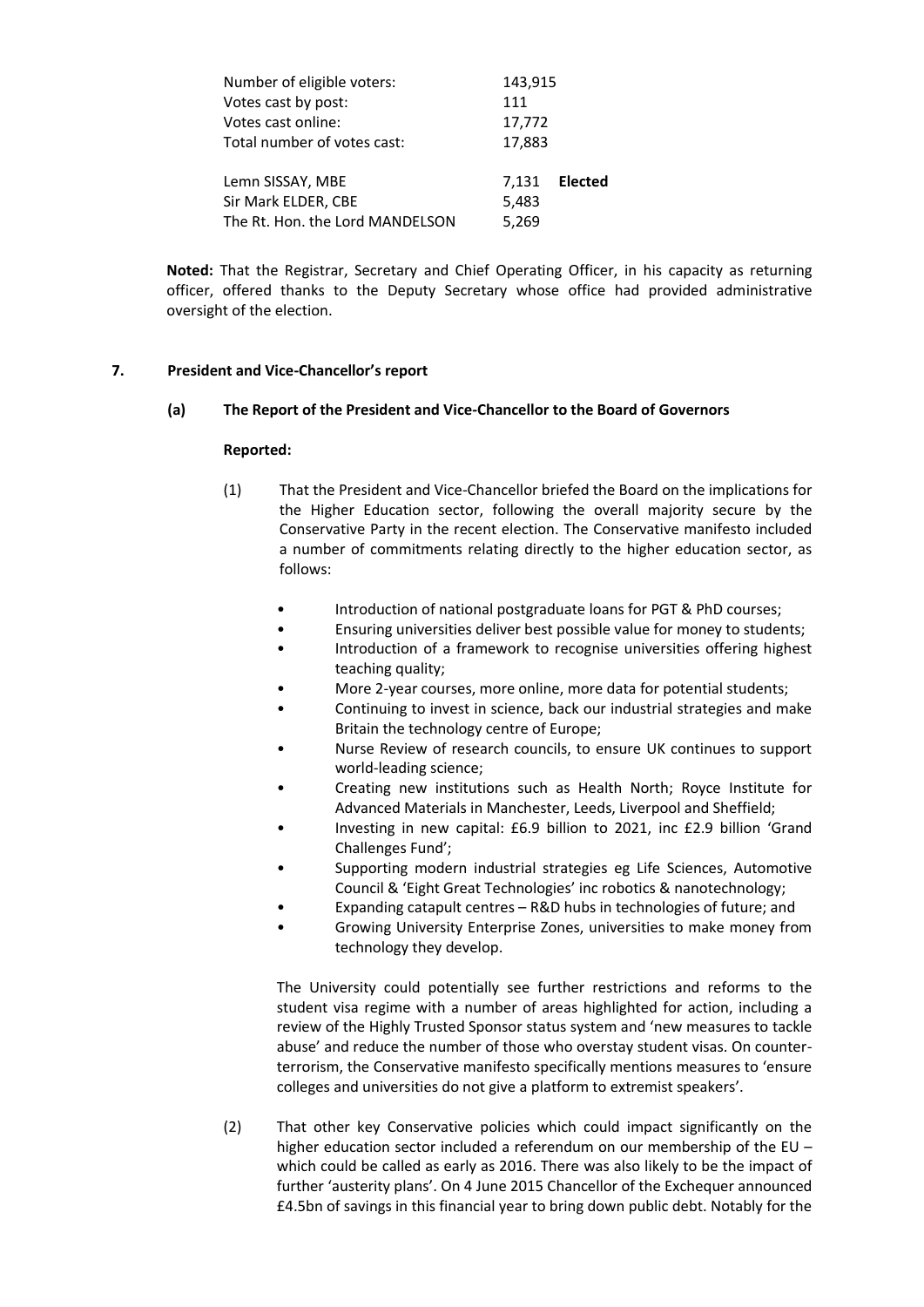Higher Education sector £450m has been identified for the Department of Business, Innovation and Skills, but at the time of report the detail of how these savings are to be met was not known. This might signal further cuts in the Comprehensive Spending Review.

- (3) That HEFCE received its grant letter from BIS in late January which confirmed the funding available for 2014-15 and 2015–16 Financial Years (funding from BIS to for HEFCE runs April – March) and the policies and priorities that continue to underpin the approach to the recurrent grant. The letter did not provide any figures on funding that might be available for the 2016-17 financial year, but advised that the HEFCE would need to make prudent assumptions about this, recognising the four-month overlap between the 2016-17 financial year and the 2015-16 academic year. In the light of the grant letter, the HEFCE Board at its February meeting agreed 2015-16 academic year budgets for recurrent grant, one-off transitional funding and funding for national facilities and initiatives. In making these decisions, the HEFCE Board assumed that the funding available for the 2016-17 financial year will be the same in cash terms as for the 2015-16 financial year. The HEFCE highlighted to institutions that there is particular uncertainty about the funding that may be available after the spending review that is expected to follow the forthcoming general election. This means that the HEFCE might have to revise allocations, possibly after they have already been announced. In view of this the HEFCE advised institutions that they should exercise prudence when planning their budgets.
- (4) That these scenarios were balanced against the commitment made by the Chancellor of the Exchequer to the Northern Powerhouse and to Greater Manchester devolution with both featuring prominently in the Queen's Speech.
- (5) That following consultation across the University, including the strategic briefing with members of the Board on 10 June 2015, and deliberations at Senate on 24 June 2015, a final draft of the refresh of Manchester 2020 had been circulated with the papers for formal approval. The purpose of the refresh was to bring this strategy up to date and to reflect any changes that have taken place since it was written. The final draft incorporated changes which have arisen from the consultation which has included deliberations by various fora within the University and builds on new or revised strategies including those for research, teaching, social responsibility and internationalisation.
- (6) That to enable the University to become one of the leading universities in the world it was committed to positioning itself as an exemplary employer. A key performance indicator as set out in the University's strategic plan, Manchester 2020, was staff satisfaction, with a target of achieving 80% of staff satisfied with working in the University by 2020 and having at least a 50% response rate in the Staff Survey. Board members would be aware from the communication issued in early June, both of these targets have been exceeded: 70% of eligible staff took part in the Staff Survey 2015 with every part of the University meeting, and in many cases exceeding, the 50% response rate stipulated. The University level results show that 94% say the University is a good place to work; 84% are satisfied with their job overall; and 92% say that they are proud to work for the University. The President and Vice-Chancellor noted there were a few areas where scores are lower than targets, with staff having concerns about issues such as the way change is managed, the effectiveness of communications within the University and workload/work-life balance. However, this level of participation means that the results would provide a reliable basis for judging how people feel about working here at the University. The survey is a really strong foundation on which to build action plans to improve everyone's experience at work. Capita, who carried out the survey on behalf of the University, have been analysing the results from both the 2015 and 2013 survey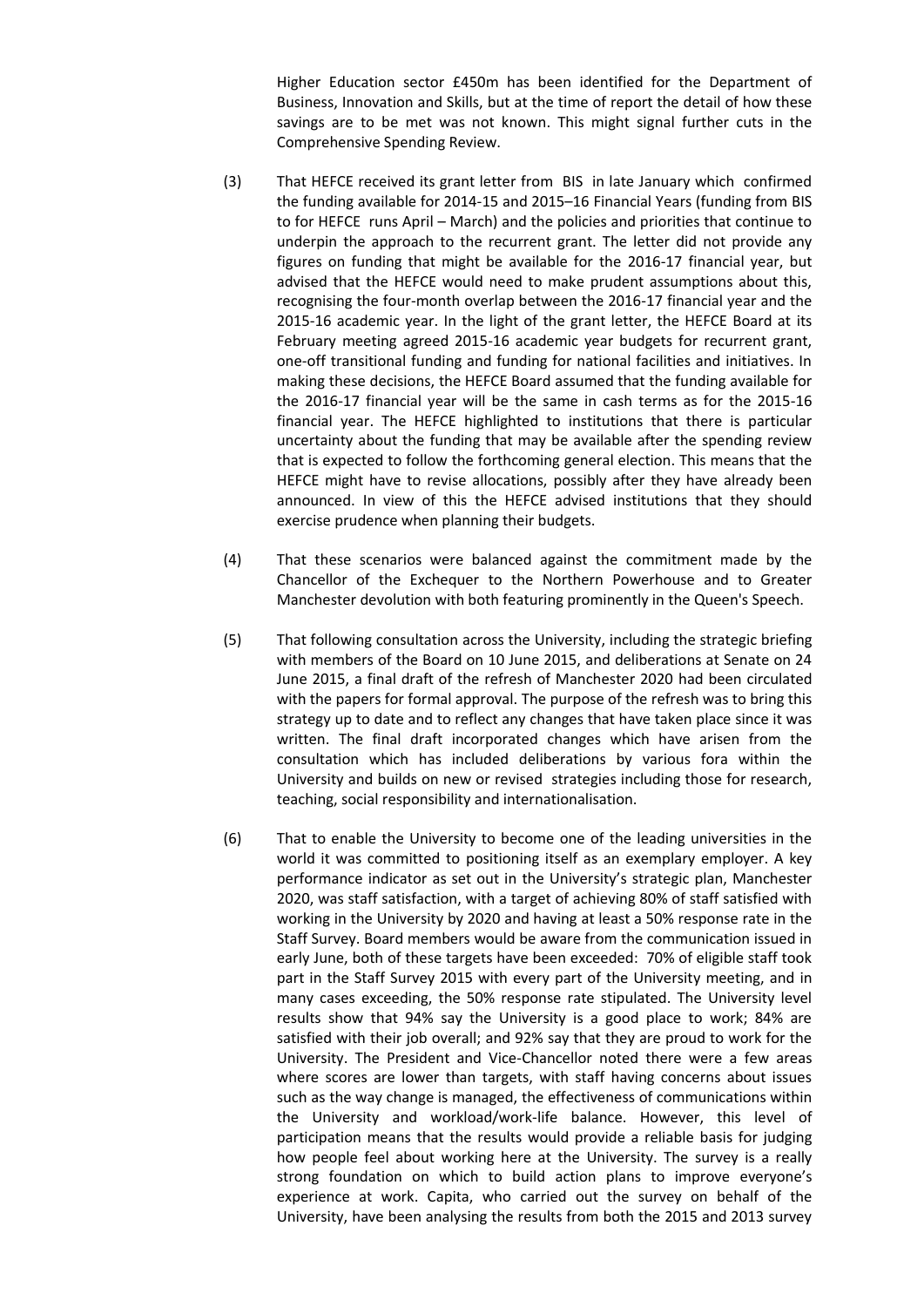to identify emerging trends and following a presentation to the Senior Leadership Team at the end of May and to Heads of School in early June, the University-wide results have been communicated to staff. Based on the findings, action plans are being put together for the PSS; Library and cultural institutions; and the four Faculties, to address both University and more local level issues. Draft plans will be prepared by September and will be ready to put into practice in October.

- (7) That the President and Vice-Chancellor had initiated, with the full support of the Senior Leadership Team, a review of Life Sciences and cognate disciplines, considering the full range of options, to ensure they are optimal to sustain our academic mission in this area. The interim report on the review of the effectiveness and sustainability of current structures and possible alternative structures for the organisation of Life Sciences and cognate disciplines was presented to the last meeting of the Board and within the agenda for this meeting Professor Keith Brown, Vice-President and Dean of the Faculty of Humanities, would present the final report and its recommendations. The key recommendation, that the University should be reconstituted so that all academic activity is organised around three Faculties, moving different component parts of the current Faculty of Life Sciences into two other Faculties: the Faculty of Medical, Biological and Human Sciences and the Faculty of Science and Engineering (working titles) received strong backing from Senate. This is likely to require reconstitution and reorganisation of the current Faculty of Medical and Human Sciences, and expansion of two of the Schools in the current Faculty of Engineering and Physical Sciences.
- (8) That attention continues to be focused on the recruitment for the 2015 intake. Maximizing the quality and number of the student intake while being mindful of the importance of the student experience remains a priority. At the time of writing across the University, total undergraduate applications were 4.4% higher than last year with a 6.3% rise in applications from international students and 9.1% rise from the EU. Competitor institutions showed a 2.4% increase in applications with a national increase of 2.3%. Undergraduate acceptances have also increased and are 7% higher than the previous year. Inevitably this aggregate picture masks variations between subjects. In disciplines where applications have not risen at the same rate, it is for known reasons such as an increase in entry grade requirements or reflecting the national picture.
- (9) That applications for taught postgraduate programmes had increased by 10%, with a 9% increase in acceptances compared to this time last year. This increase has been driven by a 13% rise in applications from international students. The number of applications from home/EU students has fallen by 5% which is expected given the small cohort of final year undergraduate students following a dip in recruitment three years ago. There is considerable variation across programmes and the University would face challenges to recruit to target in some areas. Applications from prospective postgraduate research students have decreased by 10% with a decline observed for both home/EU and international students. Despite this, acceptances are around the same as this time last year. PGR numbers at this stage in the cycle are highly volatile with small numbers producing large swings. Within the context of the changing national picture and increased competition for students, especially those of high quality, the Intake Management Group, chaired by the Vice-President for Teaching, Learning and Students, is monitoring the situation closely. We recognise that the 2015 recruitment round needs careful attention, and will be demanding for our staff. In preparation, Schools have been encouraged to review their entry requirements and to ensure best practice in handling of applicants to maximize the chances of those to whom an offer is made accepting it. In-depth discussion of application data by the Senior Leadership Team takes place regularly so the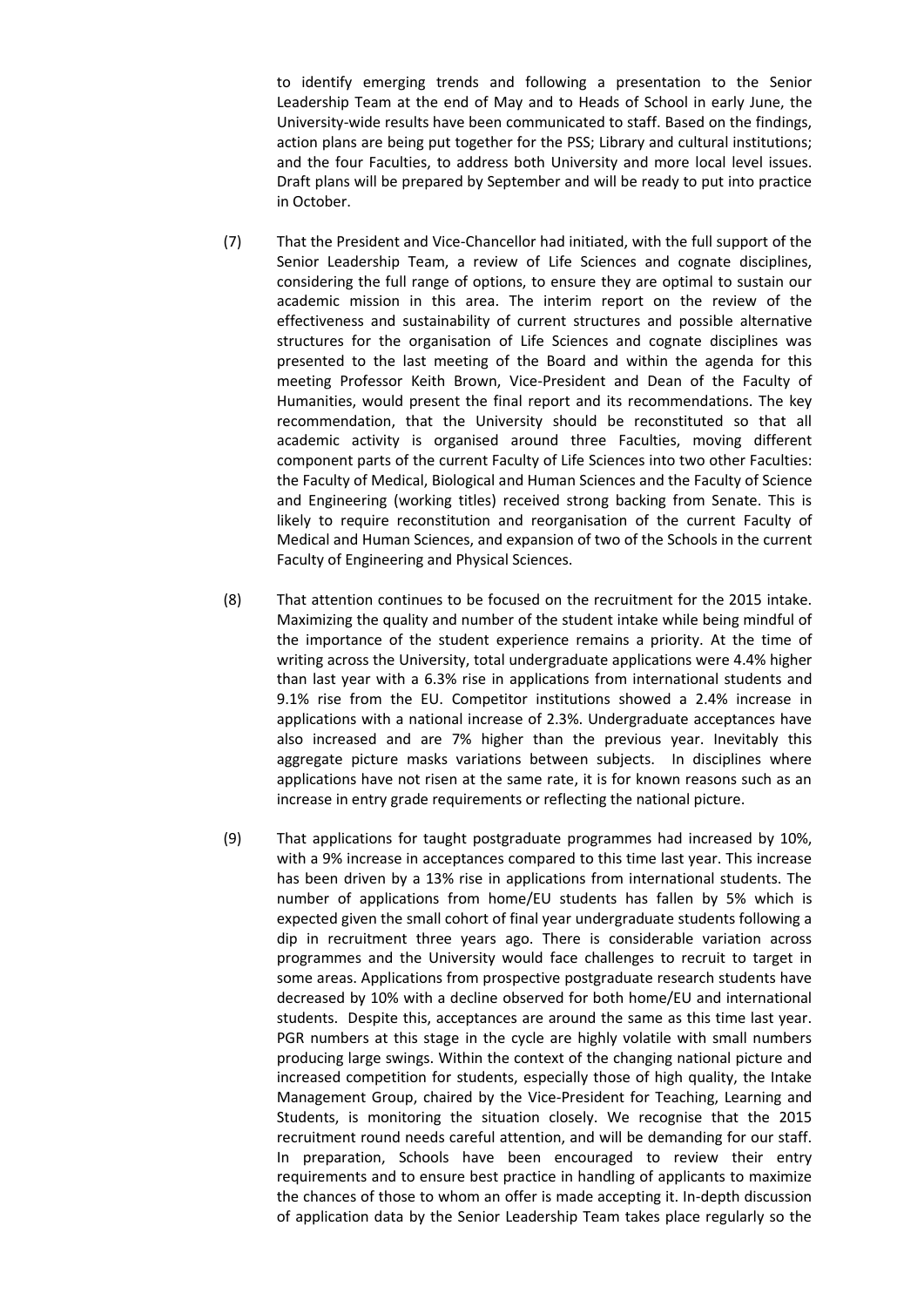pattern of recruitment can be closely monitored, allowing interventions to be agreed and implemented on a timely basis.

- (10) That the University was making positive progress in respect of the Destination of Leavers of Higher Education Survey, which asks students about their employment or study six months after graduation. For the 2013/14 year this showed 78.5 % of respondents in positive destinations.
- (11) That the University was hopeful that it would achieve further progress in the NSS results, which would be published at the end of July. The Shanghai Jiao Tong league rankings would be published in August.

**Noted:** That the Board discussed the applications position in the University across specific disciplines and compared performance to other institutions. In relation to student funding, the General Secretary of the Students' Union raised concerns about the transfer of maintenance grants to loans, and the detrimental effect this could have on applications from lower socio-economic groups.

## **(b) Report from the Director of Compliance and Risk**

**Received:** A report including the Safety, Health and Environment Minutes from the meetings 23 April 2015 and on 11 June 2015, including an executive summary and associated information. Also provided, in response to a request at the last Board meeting, were the Safety Services key performance indicators.

## **Reported:**

- (1) That Dr Barker presented the report and the associated policies and documents. With reference to the Health and Policy Statement, there was little reference to continuous improvement, and this should be addressed in the introductory text.
- (2) That noting the forthcoming retirement of Dr Melanie Taylor as the Head of Safety Services the Chair of the Board of Governors expressed his gratitude for her leadership role in the development of the University's safety services and in engendering the commitment it now demonstrates to safety across all areas of its operations.
- (3) That Dr Barker provided information on the "Prevent" duty guidance, which had come into force for most public authorities in July. The HE guidance, recognising the sector's dual responsibilities around freedom of speech and the new duty, was likely to be passed in the autumn and would apply at that point. HEFCE would be consulting on the reporting framework to be adopted.

**Resolved:** That the Board of Governors approved the revised Child Protection Policy and the revised Health and Safety Policy Statement.

## **(c) Report to the Board of Governors on exercise of delegations**

- (1) That acting on behalf of Senate and the Board of Governors, and on the recommendation of the relevant Head of School and Dean of the Faculty, the President and Vice-Chancellor awarded the title of emeritus/emerita professor to:
	- Professor Ian Plewis, School of Social Science, with effect from 1st August 2015.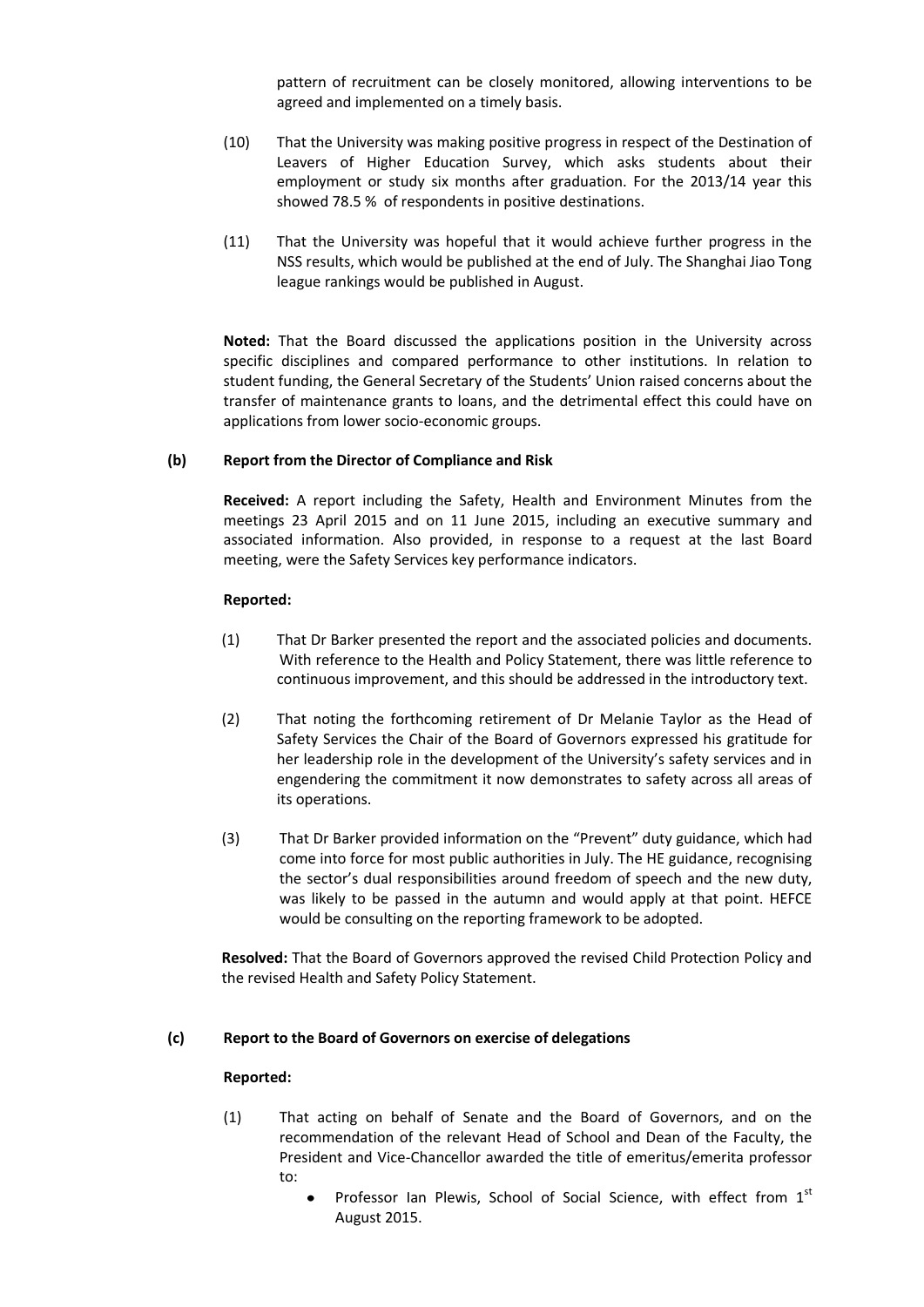- Professor Ian Reader, School of Arts, Languages and Cultures, with effect from 1st June 2015.
- Professor Peter Wilkinson, School of Physics and Astronomy, with effect from 1st October 2015.
- (2) That acting on behalf of the Board of Governors, and on the recommendation of the Vice-President and Dean of the Faculty of Engineering and Physical Sciences, the President and Vice-Chancellor appointed:
	- $\bullet$ Professor Kevin Taylor, as Head of the School of Earth, Atmospheric and Environmental Sciences for the period 1 December 2015 to 30 November 2018.
	- Professor Bill Sampson, as Head of the School of Materials for the period 1 August 2015 to 31 July 2018.
- (3) That acting on behalf of the Board of Governors, on the recommendation of Planning and Resources Committee, the President and Vice-Chancellor approved the proposal to establish two commemorative plaques on the University estate to recognise the achievements and university connections of the following individuals:
	- Kathleen Drew Baker (1901-1957)  $\bullet$
	- Sir William Lawrence Bragg (1890-1971)
- (4) That acting on behalf of the Board of Governors, the President and Vice-Chancellor confirmed in accordance with the terms of the Memorandum and Articles of UMSS Ltd the re-appointment of Mrs Jane Shelton as University Nominated Director of UMSS Ltd with effect from 1 August 2015 to 31 July 2018.
- (5) That a comprehensive report on Academic Appointments and Academic Promotions between 1 January 2015 and 30 June 2015 was provided in the papers.
- (6) That pursuant to General Regulation VII.4, the Common Seal of the University has been affixed to instruments recorded in entries 1555 to 1573:

1.Development agreement for preliminary works in relation to premises at the Precinct Centre, Booth Street West, Manchester between the University of Manchester and Bruntwood 2000 Fourth Properties Limited and Bruntwood Limited (2 copies)

2.Sub contractor's collateral warranty to employer relating to a project at National Graphene Institute, Booth Street, Manchester between Clean Room Construction Limited and the University of Manchester and BAM Construction Limited (3 copies)

3.Contract documents between the University of Manchester and the Landscape Group in relation to Withington Green for MCRC project (2 copies)

4. Certificate of appointment of Corporate Representative to UoM Singapore Pte Ltd (Will Spinks) (1 copy)

5. Professional appointment between the University of Manchester and Gleeds Management Services Limited in relation to project 5676 – Biomedical Science Research Centre (2 copies)

6. Intermediate building contract between the University of Manchester and John Graham Construction Limited in relation to Hulme Hall refurbishment – Greenwood Block (2 copies)

7. Intermediate building contract between the University of Manchester and MBC Building Contractor NW Ltd in relation to Grove House refurbishment works (2 copies)

8. Deed of agreement between Home Office, London and the University of Manchester in relation to the collection of homicide data and suicide data (2 copies)

9. Parent company guarantee between ISG plc and the University of Manchester in relation to the refurbishment, alterations and extension at Whitworth Art Gallery (2 copies)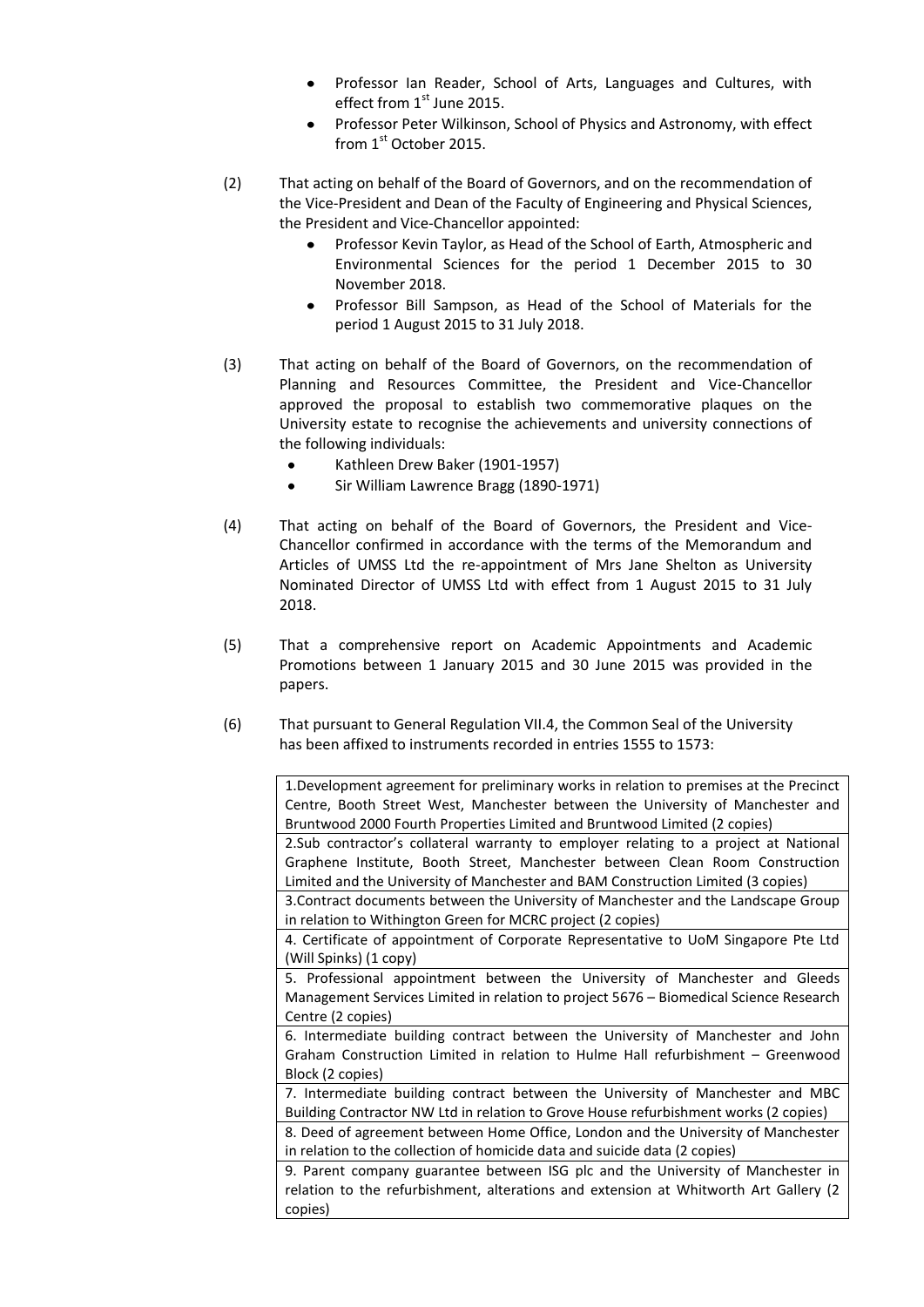10. Intermediate building contract between Manchester and Cheshire Construction Company Ltd and the University of Manchester in relation to access systems upgrade (2 copies)

11. Intermediate building contract between MBC Building Contractors NW Ltd and the University of Manchester in relation to electrical infrastructure works in the Stopford Building (2 copies)

12. Intermediate building contract between Manchester and Cheshire Construction Company Ltd and the University of Manchester in relation to refurbishment of the third floor of the Manchester Museum (2 copies)

13. Legal charge relating to land and property at Clay House Farm, Tabley between Cheshire Agricultural Society CIO and the University of Manchester (4 copies)

14. Licence to permit limited venue hire in relation to the lease agreement between the Victoria University of Manchester and Robert Carr Rodgers and John Hawthorn dated 1 May 1979 for the Deaf Centre (1 copy)

15. Contract between the University of Manchester and Connell Brothers Limited in relation to MECD demolition works (Grosvenor Group Halls of Residence) (2 copies/2 parts)

16. Amended and restated shareholders agreement in relation to Spectronics Ltd between the Academics, the University of Manchester, the UMIP Premier Fund Limited Partnership, MTI Partners Limited, Ronald Neil Butler and others, Spectronics Limited and New Wave Ventures LLP (1 copy)

17. Lease first floor unit, 1 Rutherford House , Manchester Science Partnerships Limited (Landlord) and the University of Manchester (tenant) (2 copies)

18. Brunswick Street Public Realm – Professional appointment between the University of Manchester and Planit Intelligent Environments LLP (2 copies)

19. Letter of appointment by Bruntwood 2000 Fourth Properties Limited and the University of Manchester of Edmund Hatton Associates Ltd in relation to the refurbishment of Dover Street (3 copies)

# **8. Review of Life Sciences and Cognate Disciplines**

**Received:** The final report of the Review of Life Sciences and Cognate Disciplines. The Vice-President and Dean of the Faculty of Humanities attended the meeting to introduce this item and present the report.

- (1) The report was intended to inform the President and Vice-Chancellor of the outcome of the Review of the effectiveness and sustainability of current structures and possible alternative structures for the organisation of Life Sciences and cognate disciplines at the University. The overall principles presented in the Report have been endorsed by the Senior Leadership Team (9 June 2015) and the Senate (24 June 2015).
- (2) The President and Vice-Chancellor, with the unanimous support of the University's Senior Leadership Team, initiated a Review of the effectiveness and sustainability of current structures and possible alternative structures for the organisation of Life Sciences and cognate disciplines in the University. The Senate was informed on 4 February 2015 and the Board of Governors on 5 February 2015.
- (3) The Review was led by Professor Keith Brown, Vice-President and Dean, Faculty of Humanities and the objectives were to:
	- $\bullet$ review the sustainability of the current structures in Life Sciences and their effectiveness in relation to the delivery of research and teaching, the student experience and social responsibility;
	- evaluate possible alternative structures for the organisation of Life Sciences and cognate disciplines to both secure the financial sustainability of Life sciences and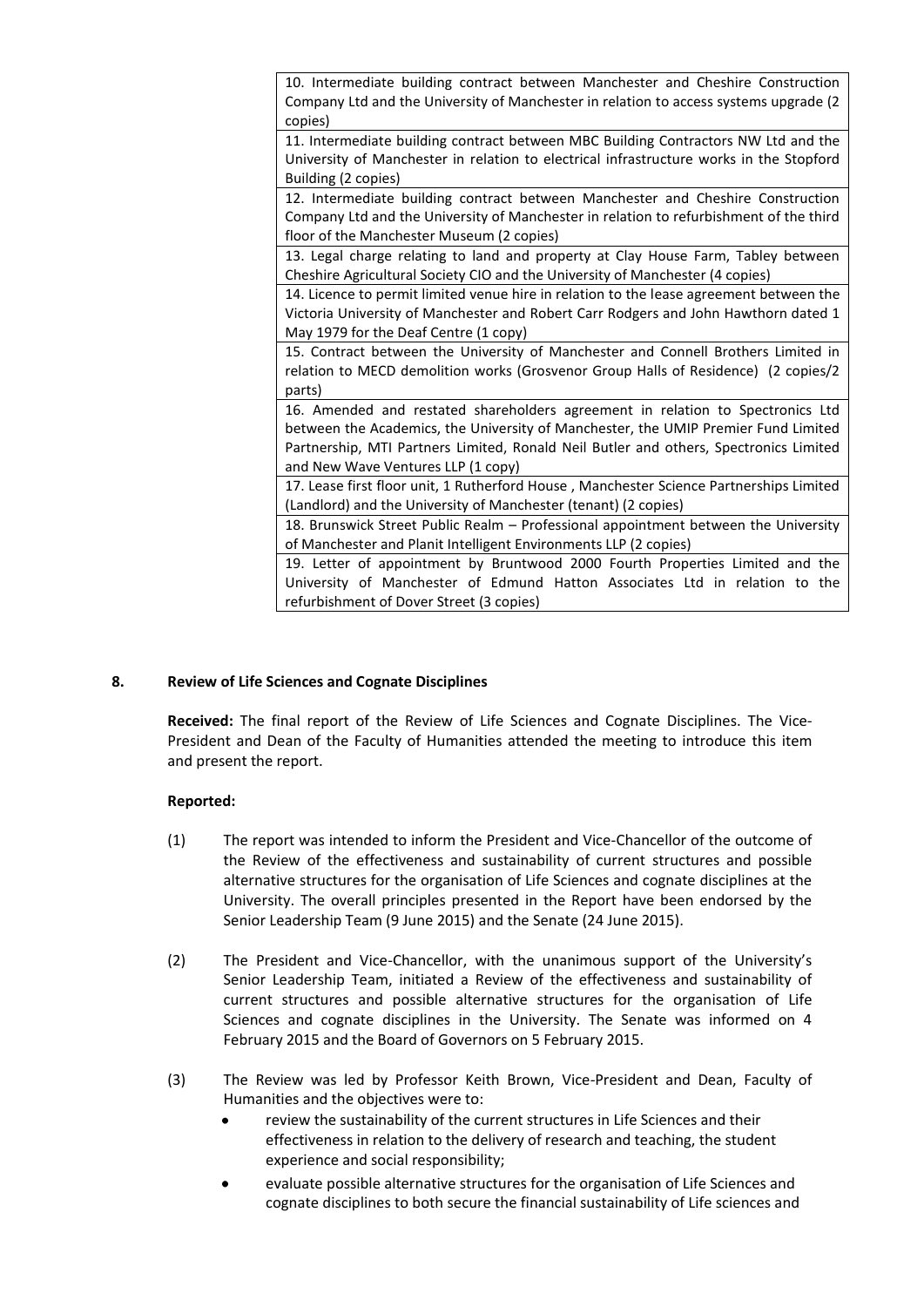optimise the delivery of the academic mission as outlined in the Manchester 2020 Strategic Plan;

- make recommendations for any required changes.
- (4) That in reaching its conclusions, the Review Group had examined research, teaching learning and the student experience, social responsibility, the professional support services, finance and the campus masterplan.
- (5) That the Review Group had undertaken a thorough open consultation within the relevant faculties and across the wider University, including an online consultation via a dedicated intranet site which collected over 400 responses. Alongside the open consultation, the Review initiated extensive internal consultation with individual stakeholders, including leaders from across FLS and the cognate disciplines, as well as senior Professional Support Service (PSS) figures within the Faculties and across central PSS directorates. Key external stakeholders, including leading figures from the scientific community, were also consulted with regard to the broader trends in life sciences. The Group recognised that the view of students was important and consultation with FLS student representatives was held in May 2015. A small number of students also commented through the dedicated intranet site.
- (6) That the Group had recommended that The University of Manchester should be reconstituted so that all academic activity is organised around three Faculties, moving different component parts of the current Faculty of Life Sciences (FLS) into two newly formed Faculties – the Faculty of Medical, Biological and Human Sciences and the Faculty of Science and Engineering (working titles). The key points were:
	- a. biomedical-facing activities currently located in FLS should transfer to appropriate Institutes or Schools in a reformed Faculty of Medical, Biological and Human Sciences (working title);
	- b. a wider realignment of cognate discipline capability in the current FLS and Faculty of Medical and Human Sciences (FMHS) (eg neuroscience) to form new academic unit(s) in a reformed Faculty of Medical, Biological and Human Sciences (working title);
	- c. transfer of FLS researchers in the Manchester Institute of Biotechnology (MIB) to the School of Chemistry in an expanded Faculty of Science and Engineering (working title);
	- d. combination of those in the FLS research themes of environment and ecology, and computational and evolutionary biology with the School of Earth, Atmospheric and Environmental Sciences (SEAES) in an expanded Faculty of Science and Engineering (working title);
	- e. transfer the Centre for History of Science Technology and Medicine (CHSTM) to a reformed Faculty of Medical, Biological and Human Sciences (working title);
	- f. establish networks for broad integrating communities across the University for the majority of biological sciences;
	- g. biology, biomedical and biochemistry undergraduate teaching programmes are transferred to a reformed Faculty of Medical, Biological and Human Sciences (working title).
- (7) That in order to realise the exciting opportunities this Review presents for FLS, the cognate disciplines and the wider University, the report recommended that the transition should start on 1 August 2015. That in addition, the Review made recommendations to the President and Vice-Chancellor for managing the transition and considerations

## **Noted:**

(1) That the Board considered and discussed the report in detail, noting that further work on the structures (both in terms of teaching and research) and in respect of staff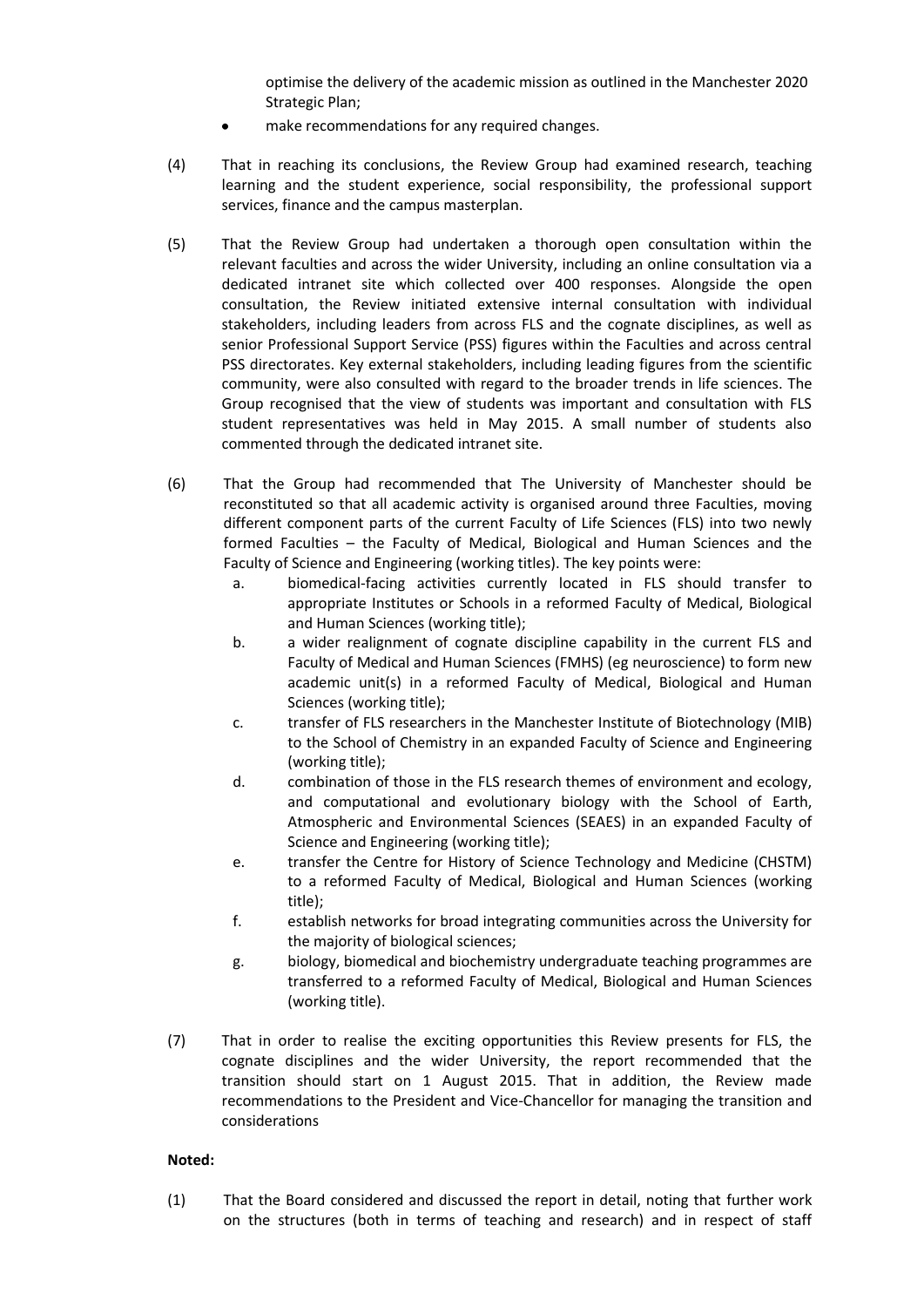transfers and movements, would be dealt within the implementation stage. On the basis of the report and discussion, the Board recognised the benefits and opportunities that the restructure could provide, and the commitment to maintain and protect disciplines in any future structure.

- (2) That the Board identified that within the implementation care should be taken to continue to support and nurture interdisciplinarity. The Review recognised that wherever boundaries are agreed, it would have implications for activity across those interfaces, and efforts should be made to ensure this work is not restricted or compromised.
- (3) That the new structures had the potential to offer additional synergies and the Review had found that within the current structural arrangements opportunities were being missed. The report included details of the wide-ranging consultation that had taken place to inform the Review's conclusions, both within the University and with external partners.
- (4) That the discussion at Senate concerned the high level topics identified in the report, namely, the optimal model to ensure integration and continued collaboration, the delivered of a successful, integrated undergraduate teaching model for Life Sciences, and the structure that would provide the financial resources required to support activity in Life Sciences and cognate disciplines and support the wider University. Subsequently, Senate, in a formal vote, supported the proposals with 37 members voting in favour, one voting against and four abstentions.

**Resolved:** Noting the abstention of one member, the Board of Governors**:**

- (1) Endorsed the recommendations and principles outlined within the final report of the Review of Life Sciences and cognate disciplines, noting that the transition would begin on 1 August 2015.
- (2) Approved, with effect from 1 August 2016, the changes that will be required to Ordinance XI, specifically those concerning Ordinance XI (1). This would recognise only three faculties, reflecting the redistribution of activity from the Faculty of Life Sciences.
- (3) Provided delegated authority to the Chair of the Board of Governors, acting on behalf of the Board, to approve the appointment of the Vice-President and Dean of the newly constituted Faculty of Medical, Biological and Human Sciences (working title).

# **9. Refresh of** *Manchester 2020*

**Received:** The final draft of the *Manchester 2020*, document, following its consideration at the recent Strategic Briefing.

- (1) That following consultation across the University, including consideration at the Planning and Resources Committee on 12 May 2015, a strategic briefing with members of the Board on 10 June 2015, and deliberations at Senate on 24 June 2015, a final draft of the refresh of *Manchester 2020* was provided. This final draft would also be considered by the Planning and Resources Committee at its meeting on 7 July 2015.
- (2) That the draft had incorporated two changes made by PRC; namely, referring to the University's "outstanding teaching and learning experience" and the University's international status and contribution to the economic, social and cultural transformation of the City of Manchester, the North, "nationally and globally".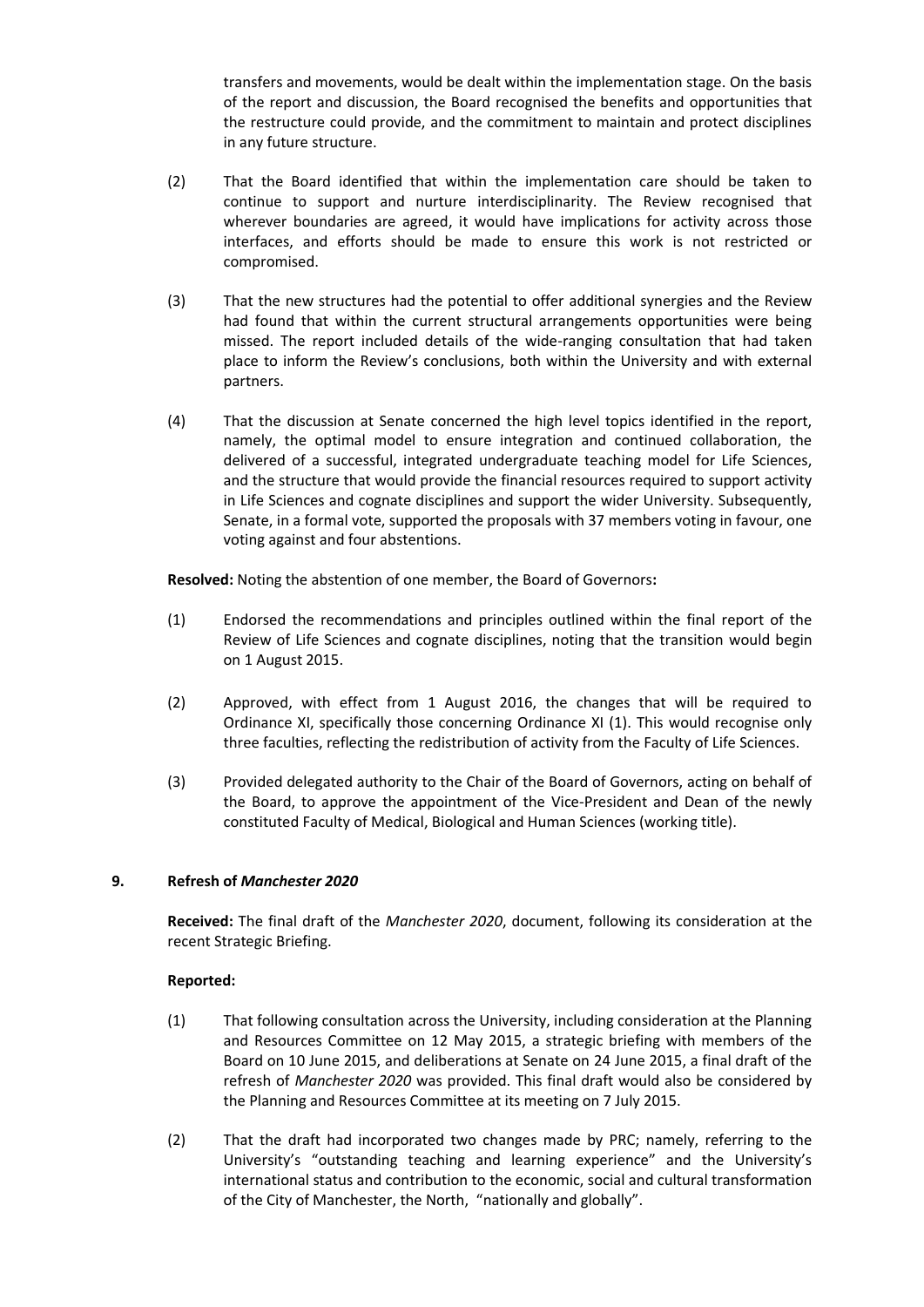**Noted:** That the Board considered whether "internationalisation" had sufficient emphasis within the draft, while noting that this work was embedded across all university activity. It was agreed that the Internationalisation Strategy would be brought back to the Board, for information. Within the refresh, the use of KPIs for progress against internationalisation priorities had been considered, but there had been a reluctance to adopt strict KPIs at this time due to difficulties in defining the right ones and accurately measuring progress.

**Resolved:** That the Board of Governors approved the final draft of the *Manchester 2020* document.

## **10. Report from the University of Manchester Students' Union**

**Received:** The annual report on the work of the Union was provided for consideration, including key performance indicators. The Union Director, Mr Ben Ward, attended for this item.

- (1) That the 2014/15 year had seen excellent progress being made by the Students' Union. Following the transitional turnaround year in 2013/14, the organisation has re-focused further on student development and had achieved some excellent results across services and activities.
- (2) That the Union posted an end of year surplus of £122,000. Their trustee board had set some challenging targets to re-build reserves to allow the Union to make an investment in the building extension project, and ensure operations could be maintained during times of challenge. An operating surplus of £289,000 was anticipated at the end of this financial year, which would support a contribution of over £1million towards extending the Union building. The board has set a reserves policy of six months core operating costs, and current projections will allow them to maintain this over the next five years at current activity levels.
- (3) That as part of their organisational improvement efforts, the Union had taken part in the internal audit process with the support the University. This identified procurement and purchasing systems as being of highest risk and the resultant action plan has enabled the, to make real progress in developing a new system which would give all stakeholders far more assurance over cost control.
- (4) That following a lot of work earlier in the year, the Union were pleased that the sabbatical elections had an overall turnout of 13,264. This was the highest election turnout in UK students' union history, and a major increase from 5997 last year. It represented around a 33% turnout, against a national average of 15.9%
- (5) That the Union had developed a 3 year rolling financial plan, which had been approved by the trustee board and the Union-University Relationship Committee (UURC). A lot of effort has been made over the last 12 months to undertake a cultural change programme to ensure the Union workforce were well supported to deliver excellent work.
- (6) That the report provided details of the democracy and campaigning work within the Union. Their campaign fund had been accessed by 80 student campaigning groups, allocating £15,000 of grants for activity to raise awareness and create change for students. This included diverse campaigns such as Fossil Free, 'Save our NHS', the Living Wage and Free Education. The Union were also pleased to win the Green Impact Special Award for their upcycling work. Their liberation campaigns had also gone from strength to strength, with the Women's campaign continuing to attract national attention for the 'We Get It' campaign. The report also referenced the many activities the Union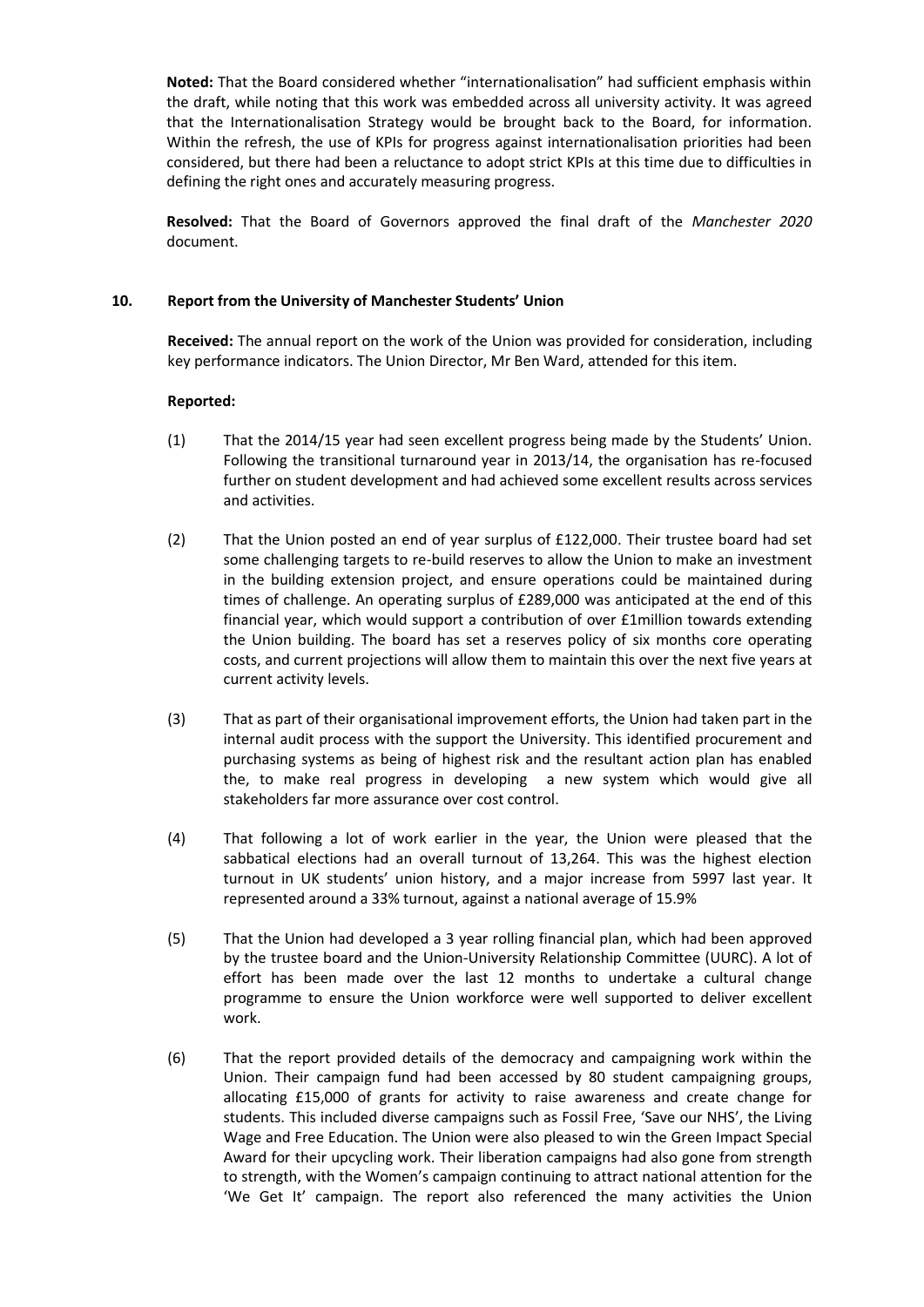undertakes to improve the student experience, and the partnership between the Union and University in Access and with the Residents Associations.

**Noted:** That the Board commended the progress made by the Union and, in particular, the projects it had undertaken independently and in partnership with the University. The Board expressed thanks to Ms Acquah and Mr Ward for the report's compilation and the Union's achievements over the year (recognising the contribution of the executive officers over 2014/2015).

## **11. Fossil Fuel Divestment**

## **Received:**

- (1) A paper from the campaign group Fossil Free Manchester and the University of Manchester Students' Union, proposing changes in the University's investment strategy in respect of fossil fuel companies.
- (2) An open letter signed by a number of academic and staff members within the University urging the University to assess the fossil fuel industry more carefully in accordance with the Policy for Socially Responsible Investment.

## **Reported:**

- (1) That the report argued that the continued holding of University investments in fossil fuel companies was unsustainable and unacceptable, and that continued engagement with these companies was unlikely to yield any significant changes to their policies. The Union and campaign group were therefore calling upon the University of Manchester to take the following actions:
	- The University should commit to fully divest from fossil fuel companies by 2020.
	- The University should take an active role in encouraging and lobbying other universities in the UK to make similar moves to liquidate assets held in fossil fuel companies in a similar timescale.
	- The University must lobby government and policy makers to enforce further sanctions on polluting firms to curb their environmental degradation in the current parliament (2015-20).
	- The University must look to more rigorously enforce its Social Responsibility Environmental Sustainability Agenda in its investment portfolio.
- (2) That before the Board's consideration and discussion of the paper, the Registrar, Secretary and Chief Operating Officer, in his capacity as Secretary, provided some guidance on process as to the options available to the Board in determining any action that might follow. Three were identified:
	- (a) the Board could simply note the paper;
	- (b) the Board could note the paper and ask that consideration be given, without prejudice, to the current Socially Responsible Investment policy which had last been reviewed in 2009; or
	- (c) The Board could change the investment policy.

At this stage, on the basis of the paper alone, a change in investment policy was not recommended. In their role as trustees of the charity, Board members have overall responsibility for the investment of the University's funds, and they are obliged to takes steps to ensure any decisions can be justified and to assess the risks in terms of investment stability and performance before acting. If the Board were minded to give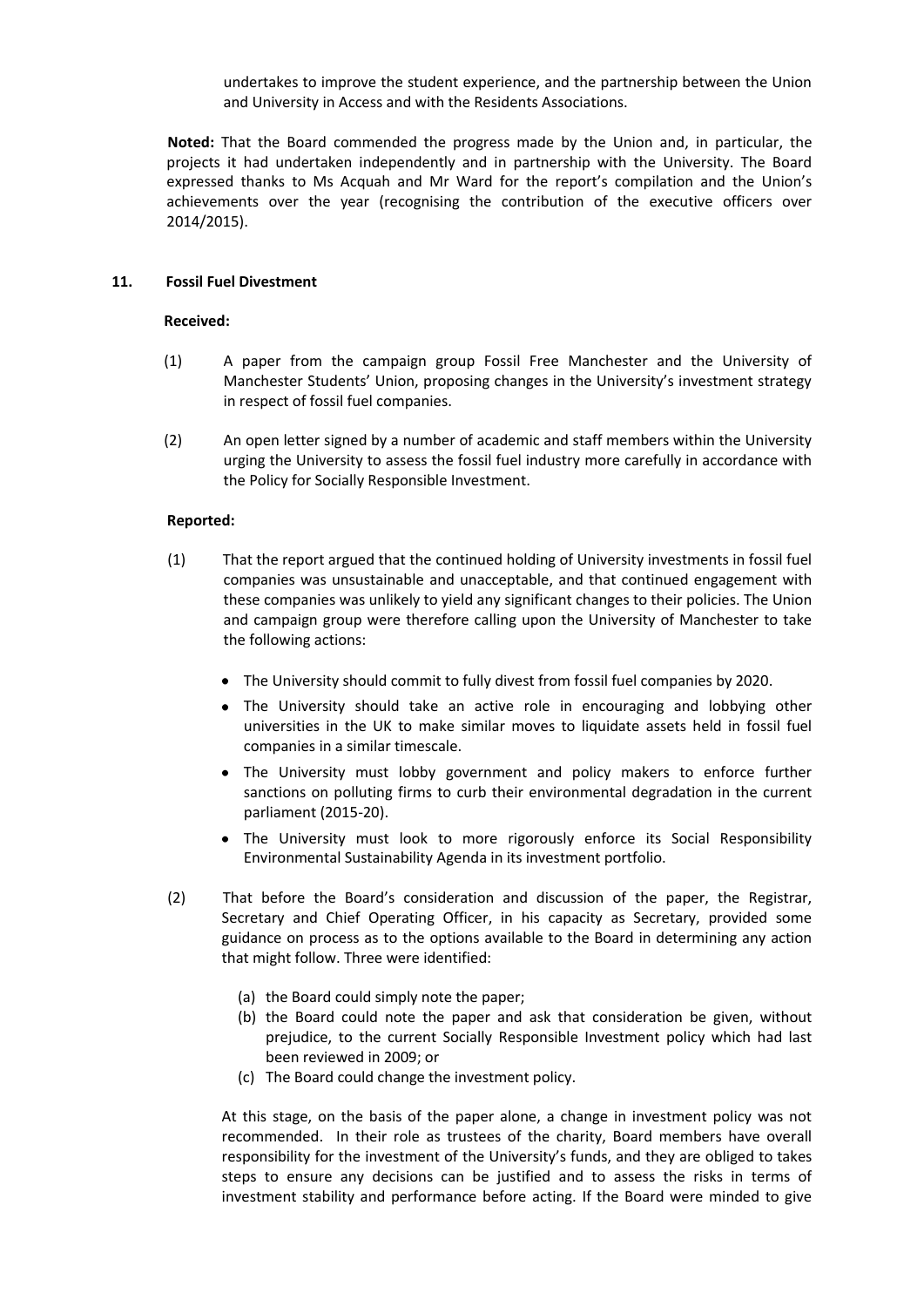consideration to a change in investment policy, they might ask the Finance Committee to consider reviewing the existing policy.

(3) That, through the Chair, the Board of Governors expressed thanks to the campaign group and the Student's Union for the research they had undertaken in pulling the arguments together and bringing forward the paper for consideration.

**Noted:** That the Board went on to consider the paper and its arguments in detail. The following are among the points noted from the discussion:

- (1) It was clarified that the paper was seeking divestment rather than disengagement, recognising the University's broader role in undertaking independent scientific inquiry through accurate and peer reviewed research, and in respect of teaching and learning and preparing graduates to work in all areas of industry.
- (2) That in respect of the campaign's objectives, while the University might, after appropriate assessment and consideration, consider divestment and a more rigorous interpretation of investment, it would not be for the University to directly engage in wider campaigning or lobbying. Instead, the University's academics and members of its community would continue to seek to participate in the debate via research and regular participation in national and international debates of this kind. There might, however, be an opportunity for the wider University to support any review process, for example through debates or other events, in order to assist the Board in its role in considering the wider issues and reviewing current policy.
- (3) That it was noted by a number of members that the paper did not confine itself to issues in relation to the extraction of fossil fuels and the potential consequences for increased climate change but also commented upon wider criticism of fossil fuel companies in relation to alleged human rights abuses, bribery and other unethical practices.
- (4) That in appraising or recommending any change in investment policy, the Board of Governors would need to be mindful not only of trustee obligations in respect of investments, but also in terms of the potential consequences for other relationships and partnerships that the University has developed in order to pursue research and support teaching and learning.
- (5) That the General Secretary of the Student's Union made reference to the level of support among academics and staff outlined in the open letter and commented on the support that the proposals had received from wider divestment movement and decisions taken by the universities of Edinburgh, Glasgow, and most recently Warwick, in addition to the reviews underway at other Russell Group universities. While this was recognised, as within the wider campaign, it was also noted that not all these institutions or funds had taken a similar interpretation to divestment (some, for example, limiting divestment to companies working in coal and tar extraction).
- (6) That a number of Board members recognised that this was an important issue that required further consideration and recognised the commitment the University had made to socially responsible investment through its adoption of policy and alongside its broader social responsibility work. However, some members urged for a wider detailed assessment in order to ensure consistency with other investment decisions and strategies. This might include an assessment of the effectiveness of divestment as a tactic to engender more responsible corporate behaviour and as noted above, examining any consequences that arise from divestment in terms of the University's existing relationships/partnerships and its research work.
- (7) That a number of members and those in attendance also commented on the work undertaken by some of companies referenced in the paper to manage climate change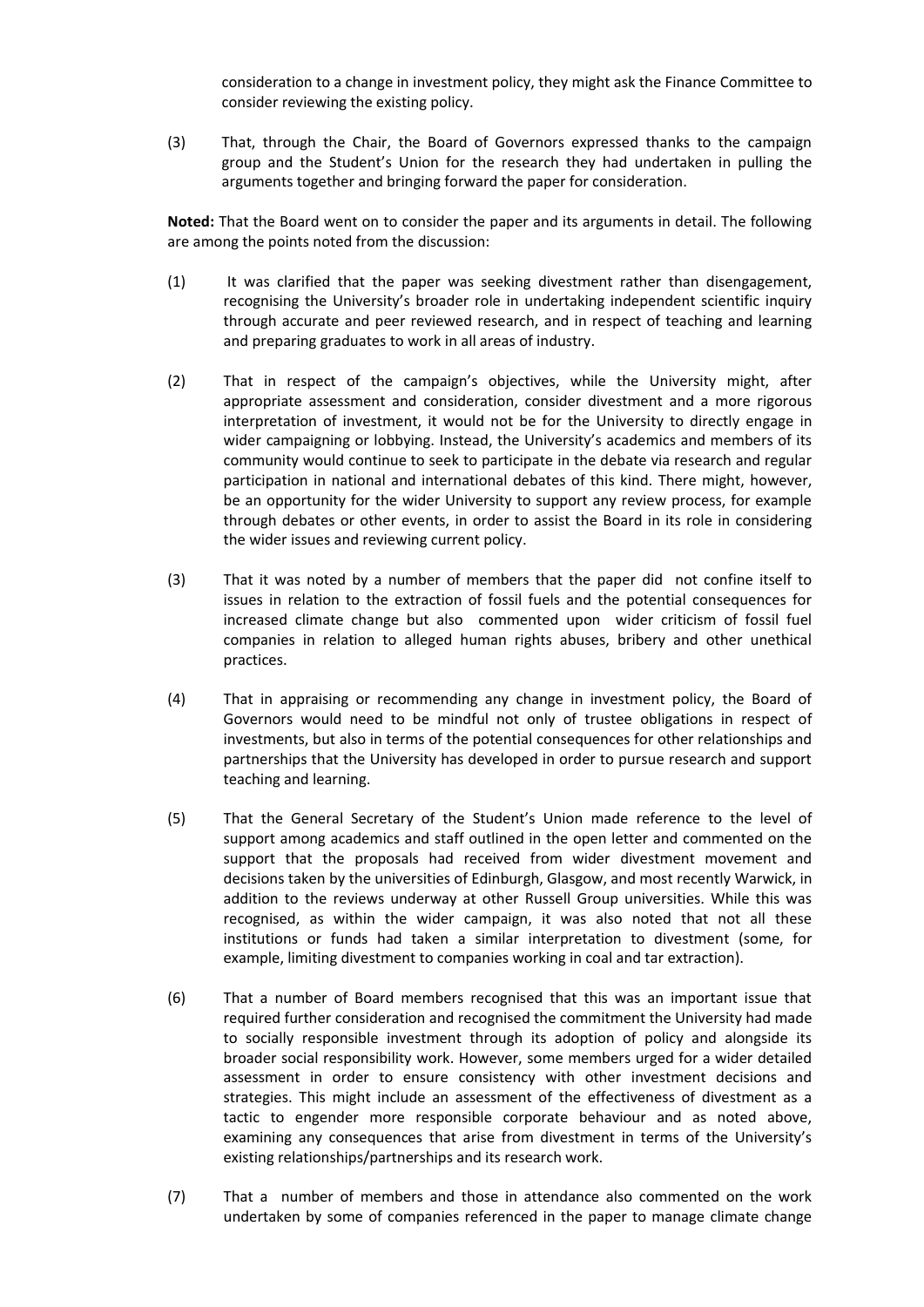risk, including the identification of new energy sources, investments in lower carbon energy sources, and in adopting a focus on energy efficiency.

**Resolved:** That noting the arguments put forward in the paper, the Finance Committee should consider a review of the Board's Socially Responsible Investment Policy. In readiness for this exercise, the University executive will examine the wider ethical arguments concerning divestment from fossil fuel companies, in order to support and inform the review process.

## **12. Report from the Senate**

## **(a) Senate, 24 June 2015**

**Received:** A summary of matters for the attention of the Board, arising from the meeting of Senate held on 24 June.

- (1) That Senate approved the following new policies relating to undergraduate and postgraduate teaching and learning:
	- Inclusive Teaching and Learning Materials
	- Submission of Work for Summative Assessment.
	- Ethical Approval of Research in Taught Assessment.
- (2) That ahead of the introduction of the Office of the Independent Adjudicator's Good Practice Framework for Handling Complaints and Academic Appeals, Senate approved some minor amendments to regulations for student complaints and academic appeals.
- (3) That the Vice-President (Teaching, Learning and Students) provided an oral report, for information, on the implementation of the review of pastoral care in halls of residence. The review had been supported by the Board of Governors in November 2014 and formal consultation on the implementation was underway. Some members expressed concern about the nature of the review's findings and the timing of the implementation. These should be fed into the consultation process.
- (4) That the Vice-President (Research and Innovation) reported on increases, compared to this point last year, in University research applications and awards; the establishment of a Dementia Network under the auspices of UMRI; the Open Research and Contributor ID (ORCID) project to ensure that research outputs are correctly attributed to University authors and to help the University meet the new HEFCE Open Access requirements for the next REF; the implementation of 'Pure' as the University's research information system; major projects and research achievements since April 2015; and two new postgraduate research degrees.
- (5) That the report of the Review of Life Sciences and Cognate Disciplines was considered at length. In particular, members commented on the importance of ensuring that: biology has a visible profile within the University; all staff affected by the restructure are treated equally; the established strengths of the Faculty of Life Sciences' research and teaching are not negatively affected. After a collegial discussion in which a range of views was expressed, Senate voted to recommend to the Board of Governors, with effect from 1 August 2016, approval of the changes that will be required to Ordinance XI to recognise three faculties, reflecting the redistribution of activity from the Faculty of Life Sciences. The vote was 37 in favour, one against and four abstentions.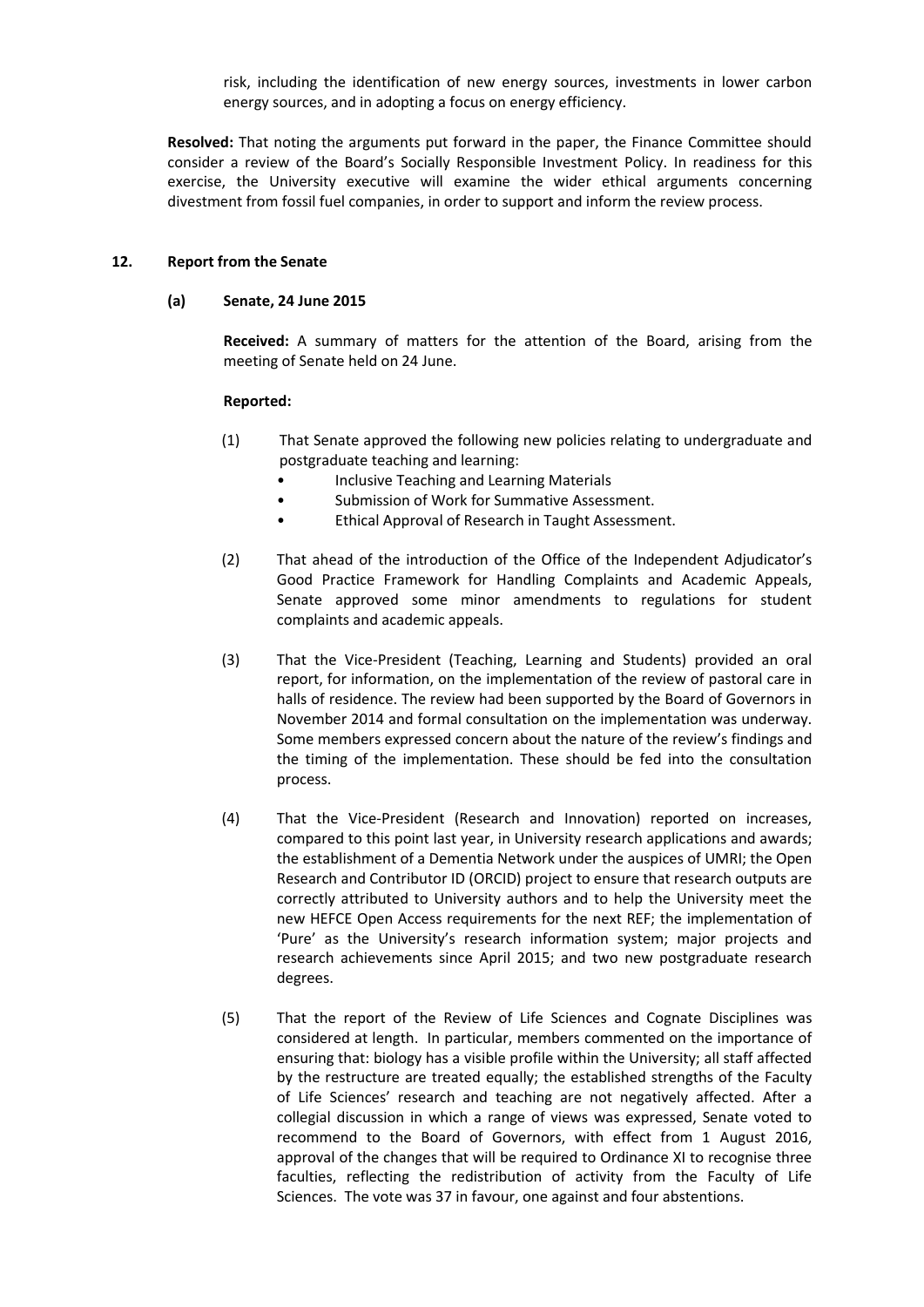- (6) That Senate considered recommendations from the Awards and Honours Group for six individuals to be conferred with doctorates honoris causa. After a discussion of the criteria for the award of honorary degrees, members agreed to recommend to the Board of Governors the approval of recommendations in relation to five individuals. One recommendation was not supported because of concerns regarding the award of an honorary degree to a serving politician.
- (7) That members noted the revised Internationalisation Strategy and engaged in a constructive discussion around the KPIs. One area of particular note was the impact on the staff teaching experience of programmes with high concentrations of international students from one country.
- (8) That Senate received reports on the exercise of delegations, the outcome of the election of Senate representatives to the Board of Governors, academic appointments and promotions, and new, amended and withdrawn undergraduate and postgraduate taught programmes.
- (9) That the President and Vice-Chancellor thanked those members of Senate who had come to the end of their period of membership, and acknowledged the role that Professor Peter Eccles has played within the University: having been an elected member of Senate for the majority of his time at the University.

# **(b) Awards and Honours Group**

**Received:** A confidential report from the Awards and Honours Group was tabled at the meeting. By way of background, a paper on the process for bringing forward recommendations for awards and honours was also provided.

# **Reported:**

- (1) That in November of each year, the President and Vice-Chancellor, on behalf of the Awards and Honours Group, invites members of the Board of Governors, Senate, General Assembly and all staff and students, the latter via the University of Manchester Students' Union Executive, to nominate individuals for honorary degrees and Medals of Honour. In addition alumni are invited to submit nominations. In the following April, after an initial sift undertaken by the President and Vice-Chancellor which is conducted after seeking advice from relevant senior officers, the short-listed cases are considered by the Awards and Honours Group. The sift takes place to make the numbers of awards under consideration manageable. Careful consideration is given to trying to ensure that the gender and ethnicity balance is achieved, as far as is practicable, as well as to ensuring that the broadest range of fields of achievement is reflected. Of those not short-listed, some are considered unsuitable at this particular time and are removed from the database; others are kept on record and carried over to be reconsidered the following year.
- (2) That the Awards and Honours Group (AHG) reviews the candidates at its meeting and makes its selection. Thereafter Senate is asked to endorse the recommendations for honorary degrees, with final approval being sought from the Board of Governor in July each year. The Board is also asked to consider and approve any names being put forward by the AHG for Medals of Honour.
- (3) That the Awards and Honours Group comprises:

Professor Dame Nancy Rothwell Mr Will Spinks Mr Robert Hough Mrs Christine Lee-Jones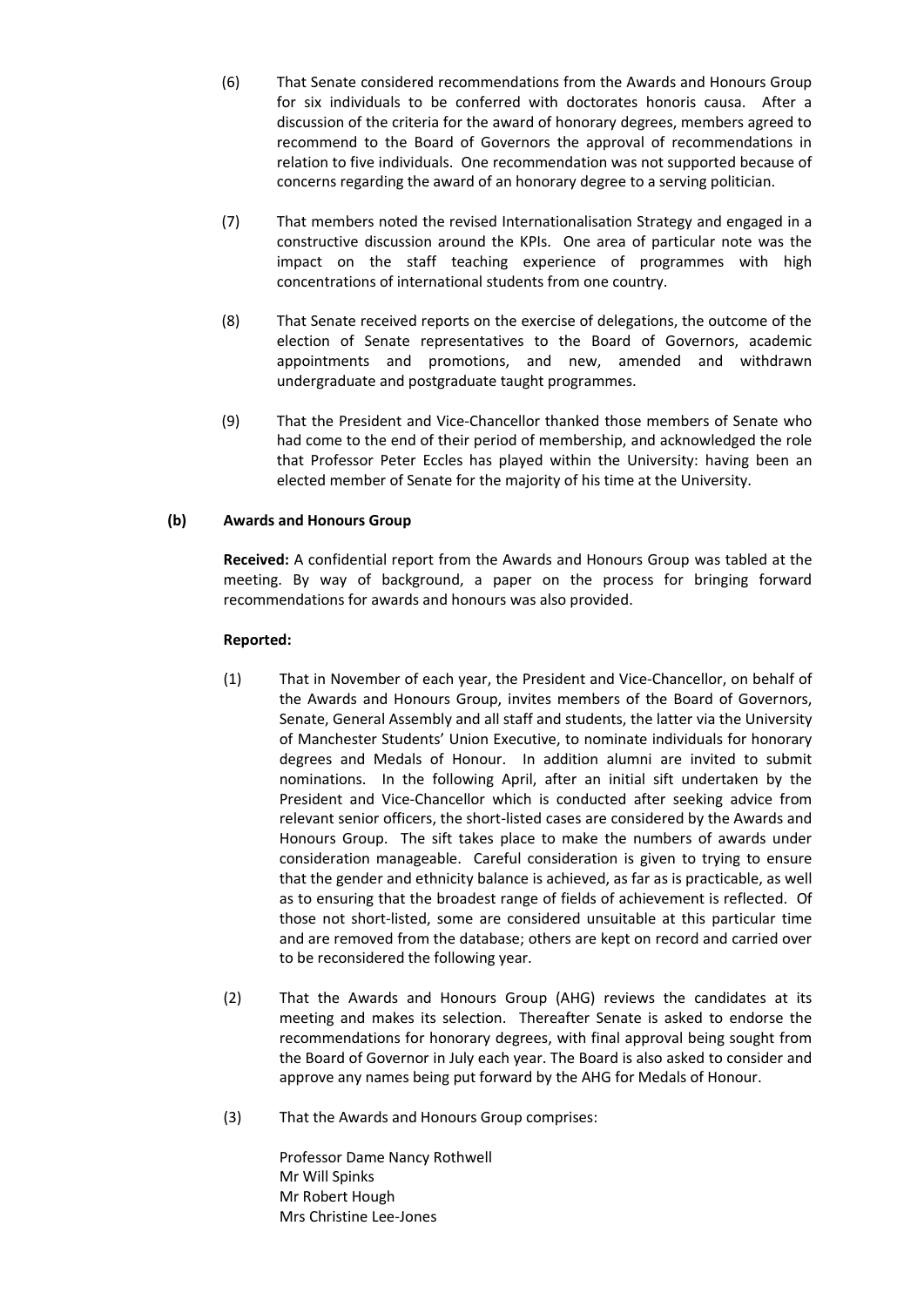Dr Brenda Smith Dr John Stageman Professor Kersti Borjars Professor Andrew Gibson Professor Philip Keeley Professor Cathy McCrohan Ms Charlie Cook

In effect, Senate and the Board of Governors delegate responsibility for managing the process and coming forward with recommendations to the AHG.

- (4) That the entire process is managed in a way that is designed to ensure that confidentiality is upheld. In the letter calling for names it is made clear that the AHG reserves the right to reject a nomination where the nominee and/or his or her family or colleagues are found to be aware of the nomination. The need for confidentiality also means that the nominations are tabled at the AHG meeting itself (with sufficient reading time given), and, similarly, any papers giving the names of the individuals are also tabled at the relevant meeting of Senate and the Board. In all three instances the papers are handed back at the end of the meeting.
- (5) That the names of the successful individuals can only be released once they have formally agreed to accept the honorary degree or Medal of Honour.

## **Resolved:**

- (1) That the Board of Governors approved four individuals for conferment with doctorates honoris causa, noting that the first opportunity for conferment was likely to be Foundation Day, in October 2016.
- (2) That the Board of Governors approved the recommendation that three individuals should receive the University's Medal of Honour.

## **13. Board committee reports**

## **(a) Finance Committee, 22 June**

**Received:** The executive summary and minutes for the meeting held on 22 June, including the Budget for 2015-16 and the five year forecasts also for approval. The Management Accounts for April 2015 were also provided.

- (1) That Finance Committee received an update on the capital programme and noted the progress that had been made. The Manchester Cancer Research Centre and the Dover Street Refurbishment projects had been completed. It was reported that legal claims had been received from the contractors involved in Whitworth Art Gallery, Manchester Cancer Research Centre and the National Graphene Institute. Finance Committee will receive updates in relation to these matters in particular.
- (2) That Finance Committee resolved to approve the Manchester Business School Main Project (£71.8m), including the utilisation of £10m of the Lord Alliance gift to offset additional costs.
- (3) That as reported, legal claims had been received for three projects. Value engineering will take place on the Coupland 3 project to ensure it remained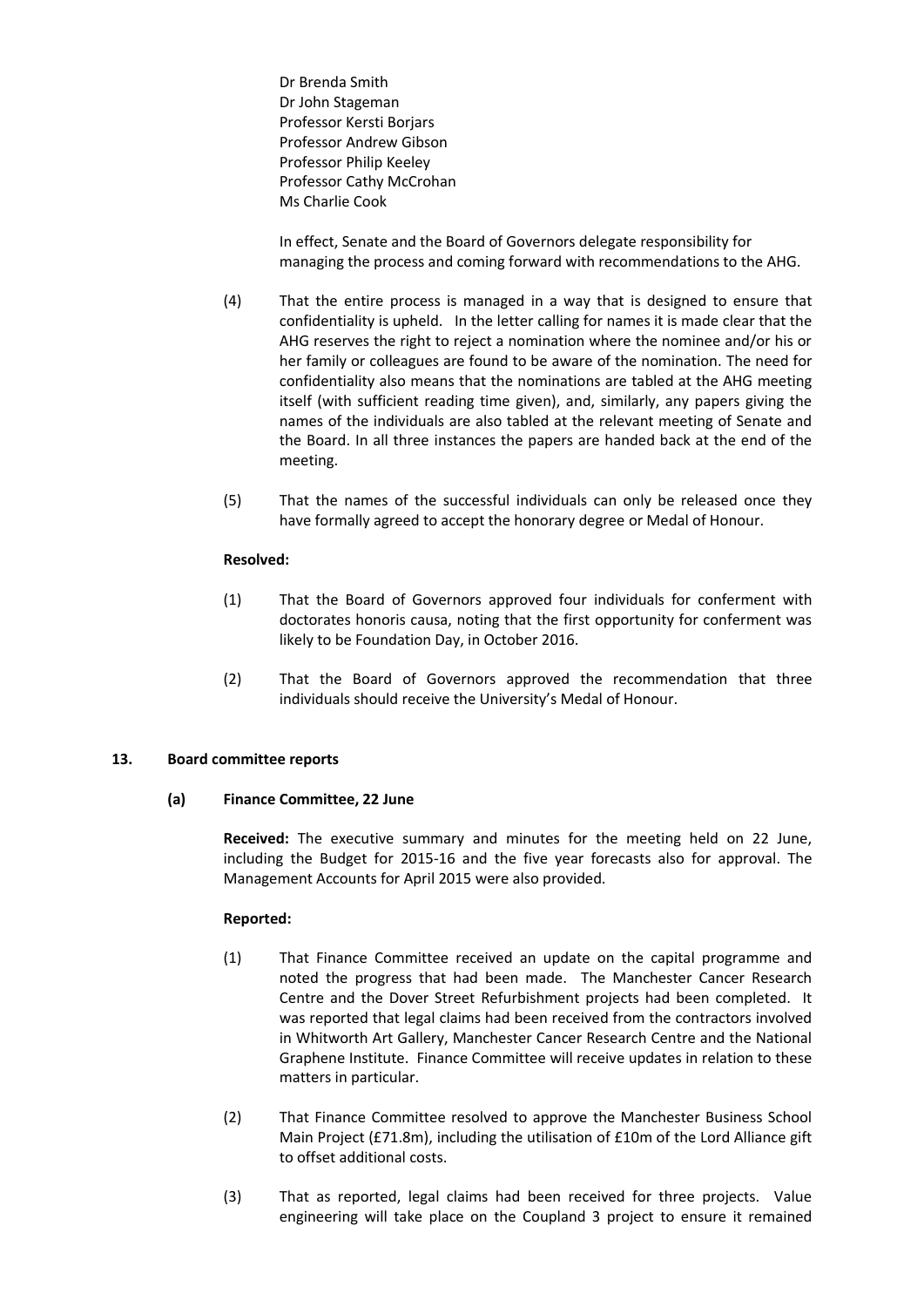within budget. All other projects remained within budget, on schedule and the programme contingency remained intact. It was noted that the Framework Partners Agreement was now in place. Laing O'Rourke, Balfour Beatty and Sir Robert McAlpine had been appointed.

- (4) That Finance Committee resolved to recommend for the approval of the Board of Governors the University's budget for 2015/16 and Five Year Financial Forecasts.
- (5) That in order progress the rationalisation of endowments, trust deeds for the new endowment funds will require approval. As these documents will be very detailed, it is recommended that the Board of Governors delegates authority to Finance Committee to approve the Trust Deeds in due course.
- (6) That Finance Committee noted that it was likely that the University will receive £13.6m from HMRC before the year end in respect of the recent claim. HMRC will then conduct a detailed review of the claim.
- (7) That Finance Committee resolved to approve in principle the acquisition of shares in BGTM. It was noted that the proposal was in fact a request to write off a debt in return for shares rather than a request to invest new capital in the company. Finance Committee requested that a comprehensive business plan should be submitted to the next meeting and the Deputy President and Deputy Vice Chancellor will attend the meeting for the presentation of the business case.
- (8) That Finance Committee noted the management accounts for April 2015:
	- Cumulative income for the 9 months of £723.8m compares with a budget of £714.0m – HEFCE up £14.6m, investment income down £0.4m and research income down £14.3m but £15.7m (10.0%) up on last year.
	- Cumulative pay costs are £2.1m below budget and non-pay costs are £10.4m lower than budget.
	- Cumulative surplus of £38.4m is £23.0m better than budget.
	- Forecast outturn surplus for 2014/15 is £38.6m after contingency release, up £20.7m on budget with all units except MHS on or above budget. MHS is currently forecasting a budget shortfall of £0.2m.
	- Net assets up to £941.7m compared with £891.5m at last year end.
	- Cumulative cash outflow of £23.5m was £63.0m better than budget, due largely to higher surplus, favourable working capital movements and lower net capital expenditure.
	- Total cash of £403.9m included £66.7m of earmarked funds.
	- Investments were £200.5m, up £18.9m (10.4%) in the year to date.

# **Resolved:**

- (1) That the Board of Governors provided a delegated authority to the Finance Committee to approve the Trust Deeds for the new endowment funds that will be established, on its behalf.
- (2) That the Board of Governors approved the University's budget for 2015/16 and Five Year Financial Forecasts.

# **(b) Audit Committee 23 June**

**Received:** The executive summary and minutes for the meeting held on 23 June, including the University Risk Map and registers, for consideration.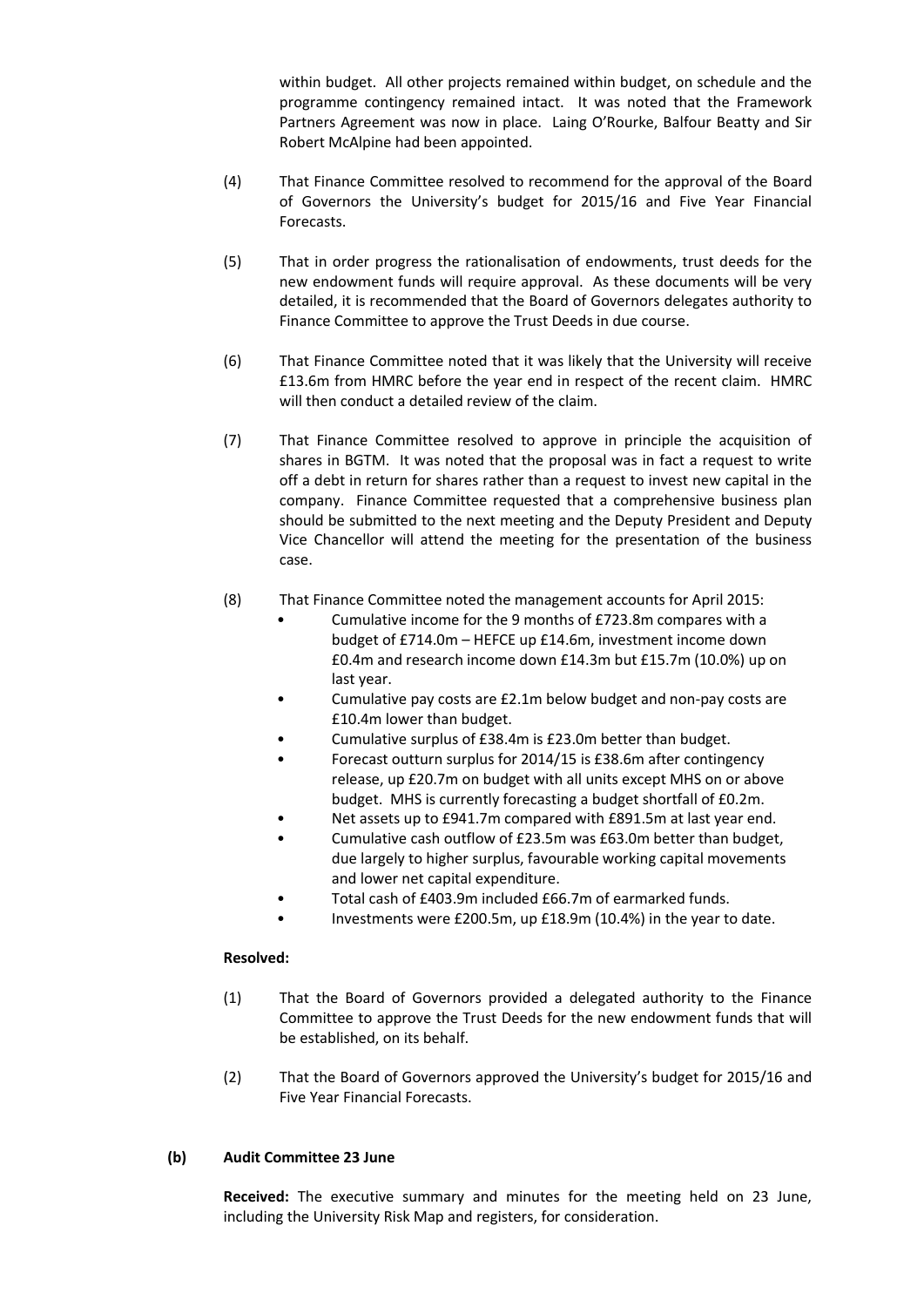- (1) That the Committee received a summary report on the UMC investigation which was launched following anonymous concerns that were reported by a member of staff. That the investigation had concluded that while much of the material in the letter was factually accurate, the discloser was incorrect in the interpretation and conclusions they had drawn from these facts, as they were unaware of important contextual information. It was also noted that the past year and a half had been a period of significant change within the Hotel and turning around the financial position within a short space of time had inevitably required more of staff. The staff survey results, albeit from a small sample size, did not indicate that confidence had been eroded or that there was a loss of confidence in management (as suggested in the disclosure).
- (2) That at the last meeting of the Committee, one of the members had made an additional point concerning Registers of Interest that was not captured in the minutes. Noting the importance of the proper recording of interests by academic staff, this concerned the benefits of assessing current levels of compliance ahead of the introduction of the electronic system (in September 2015) to capture interests, and the follow-up audit that would be undertaken by Uniac in the latter part of the 2015/16 academic year. It was therefore agreed that Dr David Barker, and Uniac would examine the relevant question in the annual Compliance exercise, in order to obtain further, detailed, information from Schools on current compliance levels, in advance of the introduction and adoption of the electronic system.
- (3) That the internal auditors had completed four substantive reviews in the period. These were the Review of UKVI Compliance (Tier 4 Students), the Follow-Up Review of the Implementation of Regulation XX (Student Attendance), the Review of HESES14 (Data Assurance) and the Kilburn Data Centre Migration Project (IT Review). Of these, only the Review of Regulation XX (and in relation to only one School) raised any significant issues.
- (4) That the Committee considered the audit plan for the forthcoming year. To ensure Uniac achieved an appropriate balance of audit work they had categorised the 2015/16 plan into the following areas:
	- Strategic risk assurance, to provide assurance to Audit Committee and management on the approach to managing risks to the achievement of the University's strategic objectives.
	- Internal control, compliance and regulatory areas, to provide assurance that key controls are effective, efficient and economic. These audits are informed by a risk assessment of core processes, followed by a recommended frequency with which each process is audited (see cyclical audits in section 2.2). The audit cycle is intended to provide an indication of potential coverage to assist with the prioritisation of auditable areas.
	- IT audit, informed by an IT risk assessment, to provide assurance on the University's approach to managing relevant IT operational risks.
	- Data audit, to support the Audit Committee's annual opinion on the management and quality of data.
- (5) That the Committee received a report from Ernst and Young on the planning underway for the external underway. The fieldwork for the interim audit had been completed and the planning process for the wider audit was ongoing. The external auditors had, as part of this process, been liaising with Deloitte in relation to their approach and the work they had completed in the previous year and co-operation with management was proceeding well and that no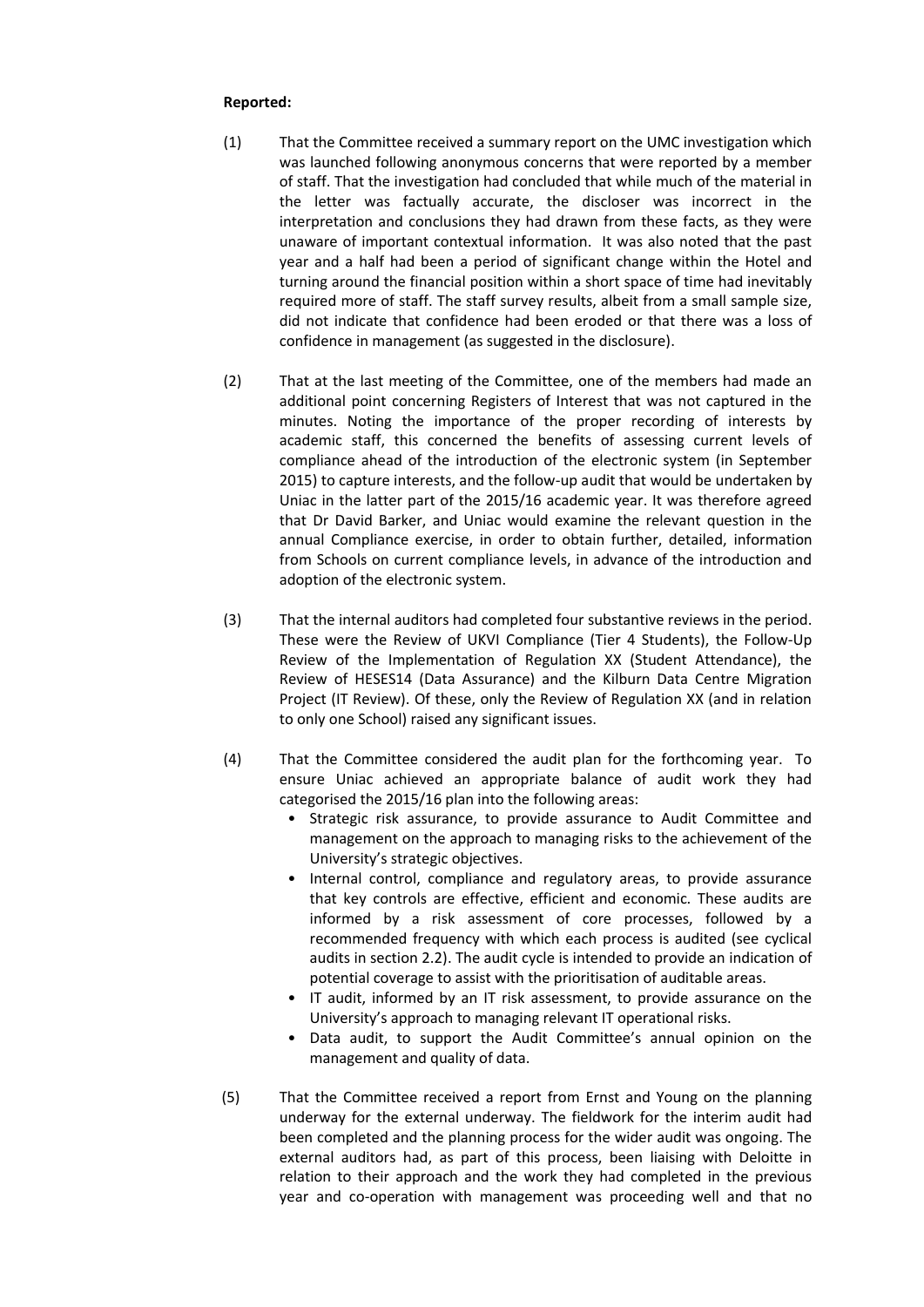major issues had been identified within the interim audit. The interim audit report would be presented to the Committee in September 2015.

**Noted:** That a briefing on IP and associated commercialisation for the Board of Governors should be provided within the cycle of strategic briefings.

## **(c) Staffing Committee, 10 June (special and routine meetings), 8 July 2015 (special meeting)**

**Received:** The Committee's recommendations from the routine meeting held on 10 June 2015, the minutes and recommendations from the special meeting of the Committee held on 10 June 2015, and the recommendation arising from the special meeting held on 8 July 2015.

- (1) That from the routine meeting on 10 June, the Committee recommended that the University proceeds with the process outlined in the agreed Contracts Policy and Procedure to deal with those staff considered to be at risk on open ended contracts linked to finite external funding or special projects for the period from 1 March 2016 to 30 June 2016. At the same routine meeting the Committee recommended that the University continues to ensure that all suitable and appropriate alternative strategies for resolution, including redeployment and restructuring, have been properly considered.
- (2) That at the special meeting of the Committee held on 10 June, the Committee received information on the proposals to restructure the IT Services Directorate.
- (3) That over the last eighteen months, the IT Services Directorate has been through an extensive period of re-organisation with a view to professionalising and standardising processes, beginning the development of an IT and Digital Strategy, establishing a skills baseline and measuring volumetrics for key activities. Whilst there have been a number of benefits, namely the opportunity to develop our strategic perspective regarding the future development of the IT Services Directorate and to identify a number of efficiency opportunities, there is still some progress to be made.
- (4) That the Staffing Committee was asked to consider proposals in support of the need to restructure the IT Services Directorate, reconfigure the skills required and change the University's IT sourcing approach so that the vast majority of new activity is undertaken by external providers who will provide the necessary development infrastructure. Over time, as systems are replaced, demands on the in-house (legacy) team will decline and the size of the Directorate can be further reduced through natural attrition and potentially further restructuring. To some degree this process is already underway with many services already being hosted externally including the University's virtual learning environment (Blackboard), student email (Microsoft Office 365), a number of Library services.
- (5) That there were very limited organic options to re-skill the Directorate in an economic way. Natural attrition is very low, the majority of staff members are long-serving and mid-career and are unlikely to leave in the near future and the required skills shift is too profound to be fully covered by training. A more significant intervention is needed. Therefore the proposal is to establish a voluntary severance scheme and, if necessary, to follow this with a compulsory redundancy scheme in relation to specific job families. The University is aware of its legal obligations to undertake meaningful consultations with the recognised campus trade unions in line with its requirement under Section 188 of the Trade Union Labour Relations (Consolidation) Act 1992 (TULRCA) and the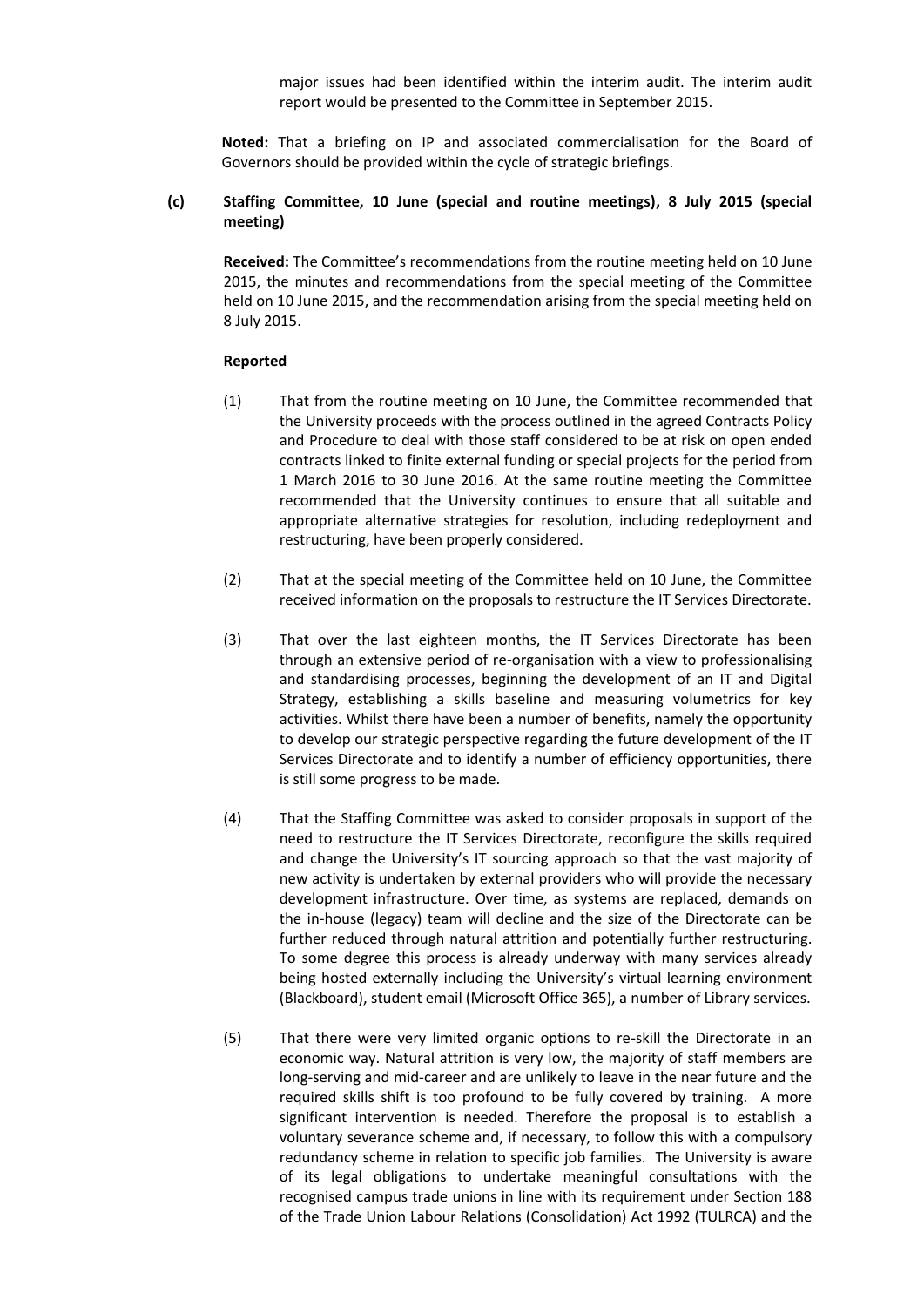requirement to consult with individuals. The University is committed to meeting with the campus trade unions as soon as appropriate after the Staffing Committee has met in order to begin the process of formal consultation.

- (6) That the Committee resolved to advise and recommend to the Chair of the Board (acting on behalf of the Board under the delegated authority provided on 25th March 2015) that the procedure for dismissals (via an initial voluntary severance offer and, if necessary, a compulsory redundancy procedure) should be introduced for staff members identified as "at risk" within the restructure of the University's IT Services Directorate, subject to appropriate consultation with the relevant trade unions and to further approval of the Board under paragraph 6 of Ordinance XXIII, if necessary.
- (7) That at the special meeting on 8 July, the Committee received and considered a Report from the President and Vice-Chancellor on collective and individual consultation regarding members of staff identified as "at risk" on the redeployment register and representations from the campus trade unions (Subject: Proposed Compulsory Redundancies and Changes to the Redeployment Policy) with additional information summarising their views on the proposals
- (8) That at the special meeting held on 8 July, the Committee noted the careful and detailed consideration given by the Committee to the representations made by the Union and to the information and assurances provided from the University in relation to the operation of the process, was satisfied that the University should proceed, and that the following recommendation should be tabled for the Board of Governors at the meeting on the  $8<sup>th</sup>$  July 2015.

## **Resolved:**

- (1) The Board of Governors agreed that the University should proceed with the process outlined in the agreed Contracts Policy and Procedure to deal with those staff considered to be at risk on open ended contracts linked to finite external funding or special projects for the period from 1 March 2016 to 30 June 2016; and
- (2) That the University continues to ensure that all suitable and appropriate alternative strategies for resolution, including redeployment and restructuring, have been properly considered.
- (3) That following consideration of the Staffing Committee recommendation, the Board agreed that it would be appropriate to authorise the institution of Part III of Ordinance XXIII which details the procedure of further consultation with affected staff and which is necessary to effect the proposed redundancies of those "at risk" on the redeployment register, if necessary. In providing this authorisation, the Board noted that Part III will not be instituted until all those at risk have been offered a voluntary severance scheme, the terms of which are currently subject to consultation. The Board further agreed that the Chair of the Board and Chair of the Staffing Committee may decide following the conclusion of collective consultation with the Trade Unions and the operation of the voluntary severance scheme, that the institution of Part III should not proceed without further approval.

## **R (d) Remuneration Committee, 14 April**

**Received:** Under reserved matters the minutes of the meeting held on 14 April. The Board also received a report on the work undertaken by the Remuneration Committee within the year.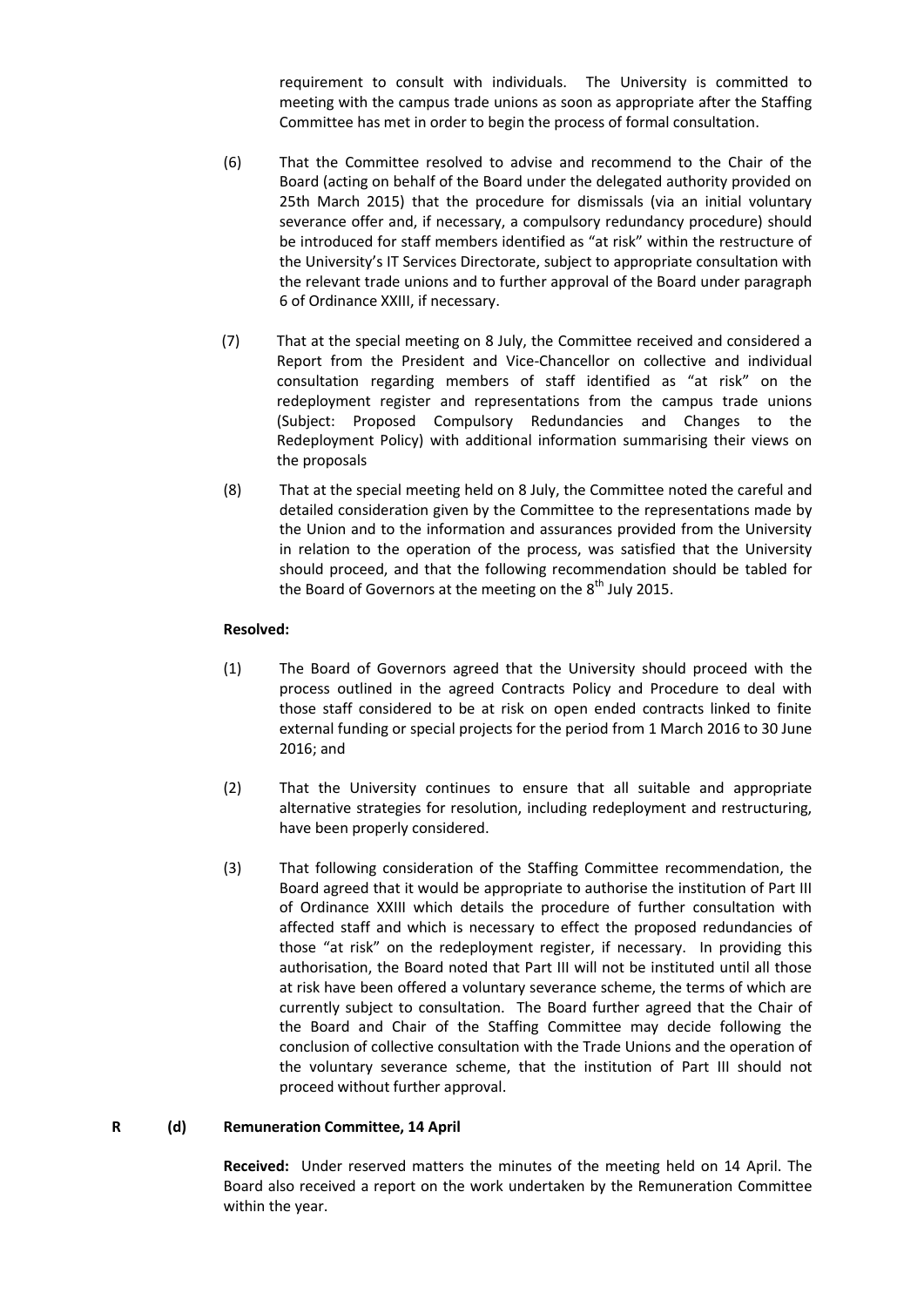## **Reported:**

- (1) That the Committee's principal matters of business are:
	- (i) To consider and determine on behalf of the Board of Governors the remuneration arrangements for certain senior officers of the University (including the President and Vice-Chancellor, the Registrar and Secretary, Vice-Presidents and Deans, and Vice-Presidents).
	- (ii) To delegate to an appropriately constituted Senior Salaries Review Group (or Groups) the task of making recommendations on the remuneration of professorial and equivalent senior administrative staff not covered above and to scrutinise such recommendations as appropriate for consistency and fairness.
	- (iii) To consider policies and procedures on the remuneration of senior staff, to recommend them to the Board of Governors and to oversee their implementation within the University.
- (2) That at the meeting on 14 April, and following a discussion on the individual proposals presented by the President and Vice-Chancellor, the Remuneration Committee agreed pay awards for the following staff members, effective from 1st April 2015:-

The Deputy President and Deputy Vice-Chancellor The Vice-President and Dean of the Faculty of Humanities The Vice-President and Dean of the Faculty of Life Sciences The Policy Vice-President for Research and Innovation The Policy Vice-President for Teaching, Learning and Students The Registrar, Secretary and Chief Operating Officer

The Remuneration Committee recognised that the proposals were contained within the 1.5% salary pot previously noted as equivalent to the budget covering incremental progression for the majority of staff in the University.

(3) That at the meeting on 14 April, the Chair informed the Remuneration Committee of the President and Vice-Chancellor's position on her own pay, where there was general interest in the level of pay awards given to Vice-Chancellors. The Chair highlighted that in recent published surveys there are a significant number (over 30) of Vice-Chancellors paid more than the President and Vice-Chancellor. In arriving at their decision, the Remuneration Committee took into account the excellent leadership and successful record of the President and Vice-Chancellor in the context of a large and complex organisation. Previous year's salary increases have been modest and in most years no increase had been accepted by the President and Vice-Chancellor. The Remuneration Committee awarded an increase of £10,000 per annum. The Committee wished to record their appreciation for the President and Vice-Chancellor's continued high level of commitment, performance and achievement.

[Following the meeting of the Remuneration Committee it was agreed with the Chair that the increase awarded would be effective from 1st October 2015 and not the usual date of 1st April 2015].

**Resolved:** The Board of Governors approved the annual report of the Remuneration Committee.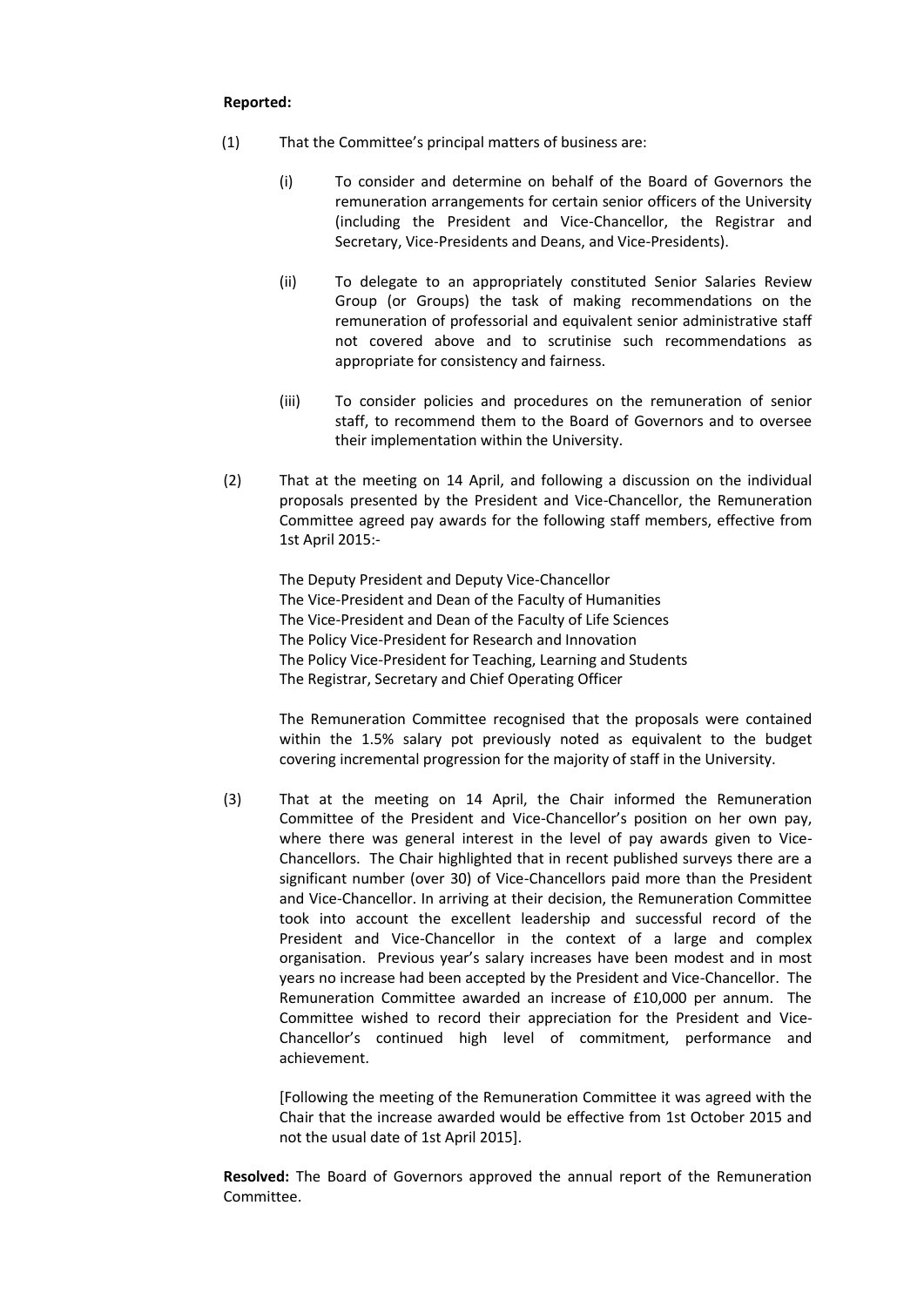## **14. Report from the Planning and Resources Committee**

**Received:** A summary of matters discussed at the meetings of the Committee held on 12 May and 9 June.

- (1) That during the period of this report, the Committee considered the draft management accounts as at the periods ended 31 March 2015 and 30 April 2015. It also received the 2014/15 rolling forecasts based on actual results to March 2015 and to April 2015. The Committee also received the Minutes of the Finance Sub-Committee meetings held on 31 March 2015, 28 April 2015 and 26 May 2015.
- (2) That at its meeting on 12 May 2015, the Committee considered and endorsed the changes to the University's Intellectual Property (IP) policy and UMI3 practice as approved by Finance Sub-Committee. At its meeting on 9 June 2015, the Committee considered the University's draft submission of the Budget for 2015/16 and Five Year Plan to 2020/21, together with the HEFCE submission which covered the three years to 2017/18 and recommended them for approval by Finance Committee and the Board of Governors.
- (3) That at its meeting on 12 May 2015, the Committee considered the draft refresh of Manchester 2020. It noted the proposed changes, including a new KPI 1, global standing, the rewording of text and KPIs in line with revised strategies, the incorporation of Enabling Strategy 8, Environmental Sustainability into Goal Three, and the combining of Enabling Strategies 3 (Managing Information) and 7 (Quality Processes) into a new single Enabling Strategy 6, Quality Services. Consultation would be undertaken and a strategic briefing would be provided for the Board of Governors on 10 June 2015. The final draft would be presented to the Board of Governors in July.
- (4) That at its meeting on 12 May 2015, the Committee considered a report on the 2013/14 HESA UK Performance Indicators on the widening participation profile and retention of UK domiciled students, which were published by HESA on 25 March 2015. The data showed that the University had performed above its standard benchmark for the recruitment of young first time degree entrants from low participation neighbourhoods (recruiting 7.9%). The University was just below its standard benchmark for recruitment of students from lower socio-economic groups (23.8%) but this was not statistically significant and the University had met its target to be in the top quartile of the English Russell Group for this indicator. The University was just below its standard benchmark for entrants from state schools and for retention but neither figure was statistically significant.
- (5) That at its meeting on 9 June 2015, the Committee approved the proposals for the 2015 Annual Performance Review (APR) process. The documentation would include the results of the 2015 Staff Survey, which now alternated with the management satisfaction survey, with both being carried out biennially. At the same meeting, the Committee considered and approved the 2015/16 Operational Priorities for the Faculties, including key targets, and the Operational Priorities for Professional Support Services. The Committee also considered a report providing a brief overview of some key facts and figures in the University compared with its benchmark group (Cambridge, Edinburgh, Imperial, Oxford, UCL) and Russell Group averages relating to students, staff and research income per academic staff FTE.
- (6) That at its meeting on 9 June 2015, the Committee received a copy of the University's response to the Department for Business, Innovation and Skills consultation on support for Postgraduate Study. It noted that the University had been awarded 258 Postgraduate Support Scheme scholarships for 2015/16, which required match funding by the University, for which 242 eligible applications had been received.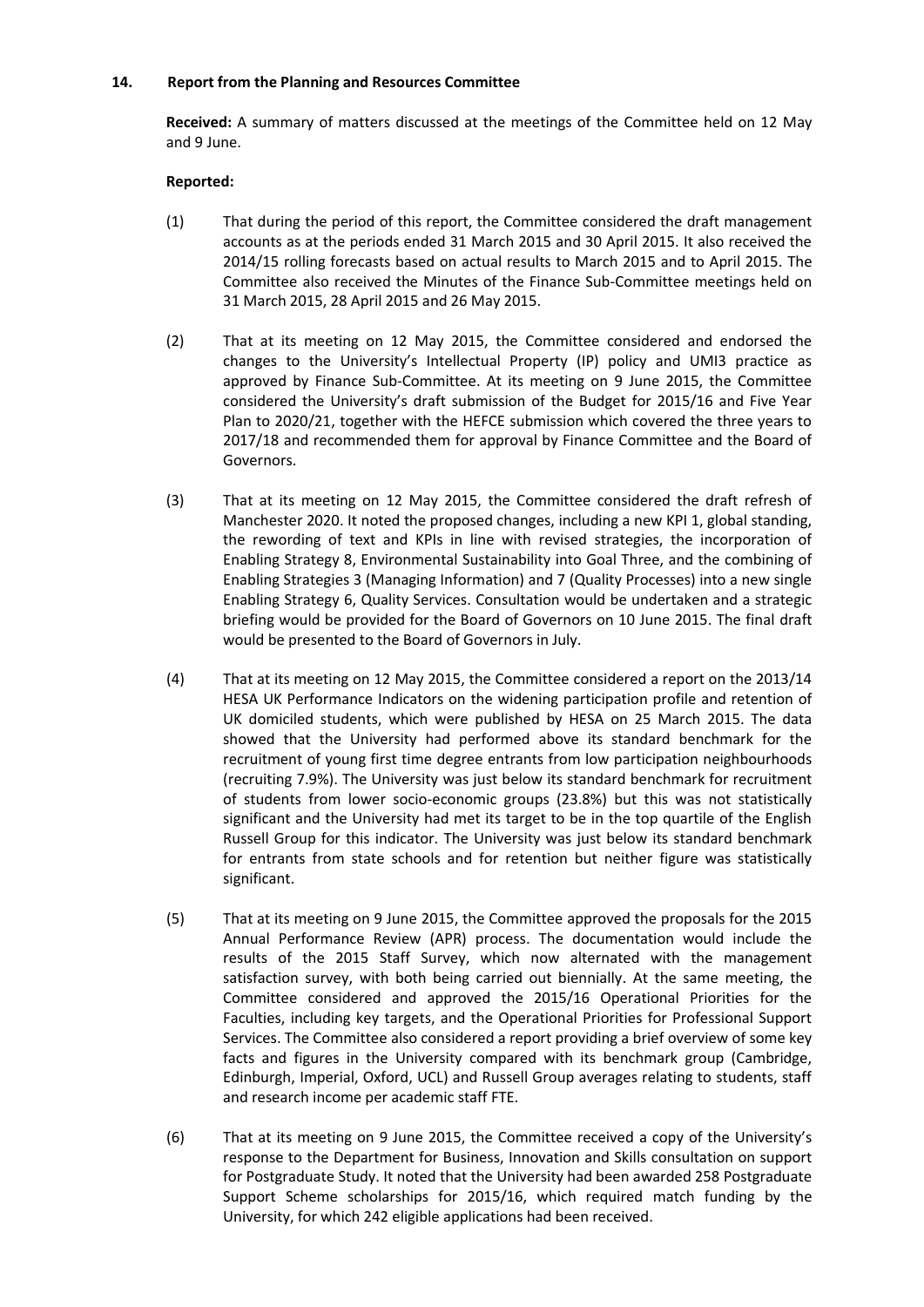- (7) That also at the meeting on 9 June 2015, the Committee considered the results of the 2015 Staff Survey, noting that the target in the University's high level KPI had been met with a 70% response rate and 82% of staff agreeing or tending to agree that they were satisfied with their job. Some 94% of respondents had said that "the University is a good place to work", and this ranked the University 2nd of the 37 HEIs surveyed by Capita Surveys and Research in 2014/15. Three areas highlighted for the University to improve on were: managing change, workload and work-life balance, and communication. The Committee also noted that good response rates had been achieved in this year's student surveys (National Student Survey - 74.4%, Postgraduate Taught Experience Survey - 32%, Postgraduate Researcher Experience Survey – 49%).
- (8) That at its meeting on 9 June 2015, the Committee approved the Internationalisation Strategy 2015-2020.
- (9) That during the period of this report, the Committee received the notes of the HR Sub-Committee meeting held on 31 March 2015. The Committee also received updates on proposals relating to Staff at Risk on the Redeployment Register, the 2015/16 pay negotiating round and the outcome of the UNITE ballot.
- (10) That at its meeting on 12 May 2015, the Committee received the Minutes of the Capital Planning Sub-Committee meeting held on 3 March 2015 and a summary of business approved at the meeting held on 21 April 2015, including the approved capital equipment budget for 2015/16.
- (11) That at its meeting on 12 May 2015, the Committee considered and approved proposals to revise the size and membership of the Board of Manchester University Press (MUP), and recommended that the Board of Governors approve the revised Regulation XVI.
- (12) That at its meeting on 12 May 2015, the Committee considered and approved the cessation of the University's Registered Body status with the Disclosure and Barring Service (this being vested in a third party electronic service provider).
- (13) That at its meeting on 9 June 2015, the Committee received the Minutes from the meeting of the Risk and Emergency Management Group held on 14 May 2015 and noted that the Director of Compliance and Risk would be undertaking a review of the University's response to the earthquake situation in Nepal, and that a formal review of the Pariser incident had already been undertaken. Both incidents had been managed very professionally at the time and the purpose of the reviews was to capture what had been learnt. There would also be a review of the recent occupation in the Harold Hankins Building, led by the Director of Compliance and Risk. The Committee noted that the Child Protection Policy and Guidance document had been reviewed and updated and that a full communications plan would be devised in order to ensure that all Schools were aware of the procedure regarding bringing children onto University premises. The Committee also noted that statutory guidance regarding Prevent would commence for Higher Education Institutions from 1 July 2015. The guidelines had not yet been confirmed, however it was likely that a risk assessment process would be required, together with an action plan and training for key individuals. That also at its meeting on 9 June 2015, the Committee received the Minutes from the meeting of the Research Compliance Committee held on 28 April 2015.
- (14) That at its meeting on 9 June 2015, the Committee received the Minutes from the inaugural meeting of the Change and IT Projects Sub-Committee held on 28 April 2015 and approved the membership and terms of reference.

**Resolved:** The Board approved the amendments proposed to Regulation XVI: The University Press (provided at Appendix 3)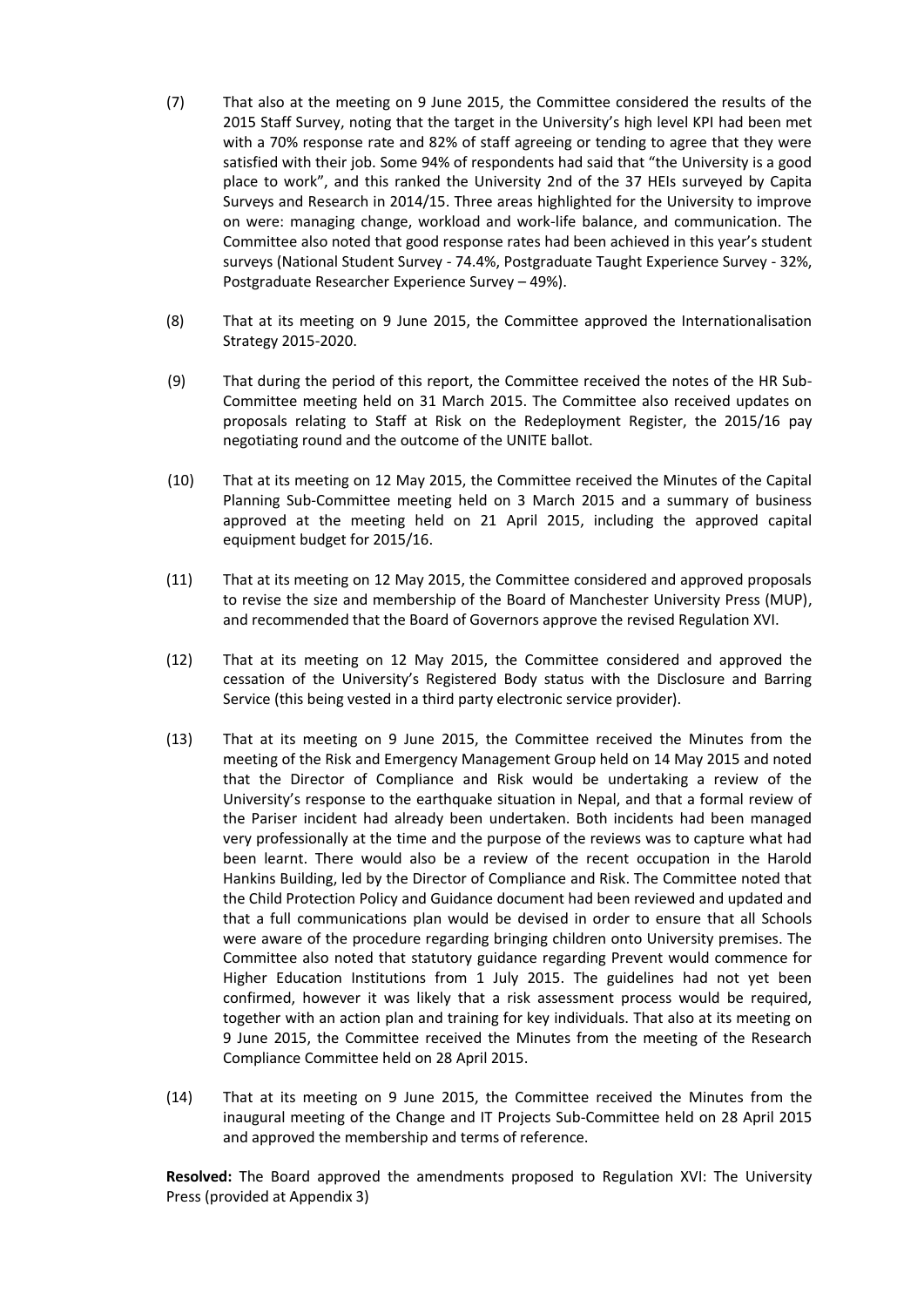# **15. Retiring members**

**Noted:** That on behalf of the Board of Governors, the Chairman expressed sincere thanks to the retiring lay members Mr Robert Hough (who would also stand down as Deputy Chair) and Finance Committee member, Dr Brenda Smith, and to the retiring Senate members, Dr Reinmar Hager, Professor Maggie Gale and Professor Ian Cotton. An event to mark their service to the Board would be held immediately after the meeting.

**Close.**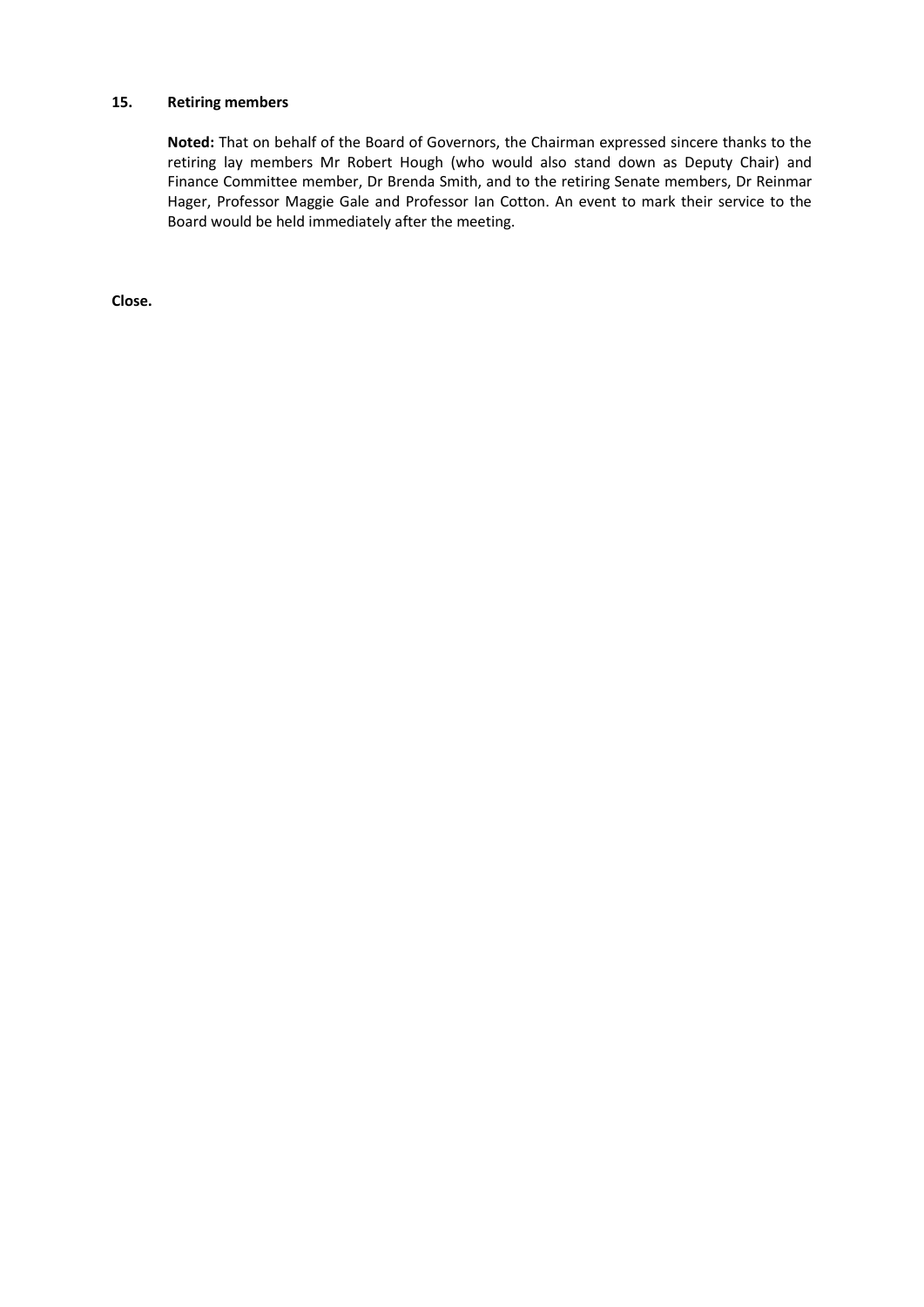#### **(a) For appointment to the Board of Governors in Category 2 (lay members)**

#### **Mr Gary BUXTON**

Gary graduated from The University of Reading in 1998 with a BA (Hons.) in Psychology. He then went on to work briefly in recruitment, before going on to work as a Training and Support Manager and Voluntary Action Manchester, on an employment initiative, working with people who have experienced long term unemployment. Gary then went on to work as a Programme Manager for a national company, providing specialised training, advice, guidance and education for disadvantaged groups and individuals. His next position was in New East Manchester, as a Principal Social Regeneration Officer, where he covered services for young people, newly arrived communities, social inclusion, voluntary sector capacity building and health.

In 2007, Gary founded the Young Advisors Charity, where he now works as the CEO. Young Advisors is an organisation that trains, empowers and employs young people, aged 15-24, to improve their communities and local services. The charity has 40 teams nationally that employ over 1,500 young people. Their work impacts on around 87,000 directly and 673,000 indirectly each year. The charity has a strong peer-to-peer social research theme, and last year, the network helped to give 105,600 young people a voice in decisions that affected them.

Gary has previously sat on the National Community Accountability Forum, Voluntary & Community Sector Board, International Forum for Youth Participation and Democracy, and was a trustee on the Manchester University Settlement board, and so has experience of contributing to complex organisations, challenging issues and policy implementation.

Gary has been the recipient of many honours, including Future 100 Young Social Entrepreneur of the Year, Top 30 Charity CEOs on Social Media 2014, and most recently, awarded an MBE in the Queen's Birthday Honours list.

#### **Ms Dapo AJAYI**

Following a degree in Pharmacy, Dapo gained membership of the Royal Pharmaceutical Society of Great Britain and then took her first role at Macclesfield General Hospital's Pharmacy department. Dapo then moved into the field of Operations Management, and then became Head of Manufacturing. Her next move was to become Head of International Project Management at AstraZeneca working over 27 sites in Europe, Asia Pacific and the Americas. In 2005 Dapo became Head of UK Operations at AstraZeneca, where she was responsible for leadership of all aspects UK manufacturing and supply activities at the UK sites of Macclesfield and Avlon.

In 2008, Dapo became President and General Manager of iPR Pharmaceuticals, San Juan, Puerto Rico, where she was accountable for the leadership, development and growth of the iPR Pharmaceuticals Business and supply chain activities in Puerto Rico. As an executive member of the iPR Pharmaceuticals Board, she was responsible to the Board for the formulation of strategy and execution of plans to maximize the commercial value of iPR. As the most senior executive for AstraZeneca in Puerto Rico, Dapo was responsible for regular and wide ranging interactions with governmental officials, customers and senior stakeholders on the island.

Dapo's current role as Chief Procurement Officer for AstraZeneca involves the development and execution of a compelling procurement strategy in support of AZ's business strategy, and a development of world class Global Strategic sourcing and purchasing processes.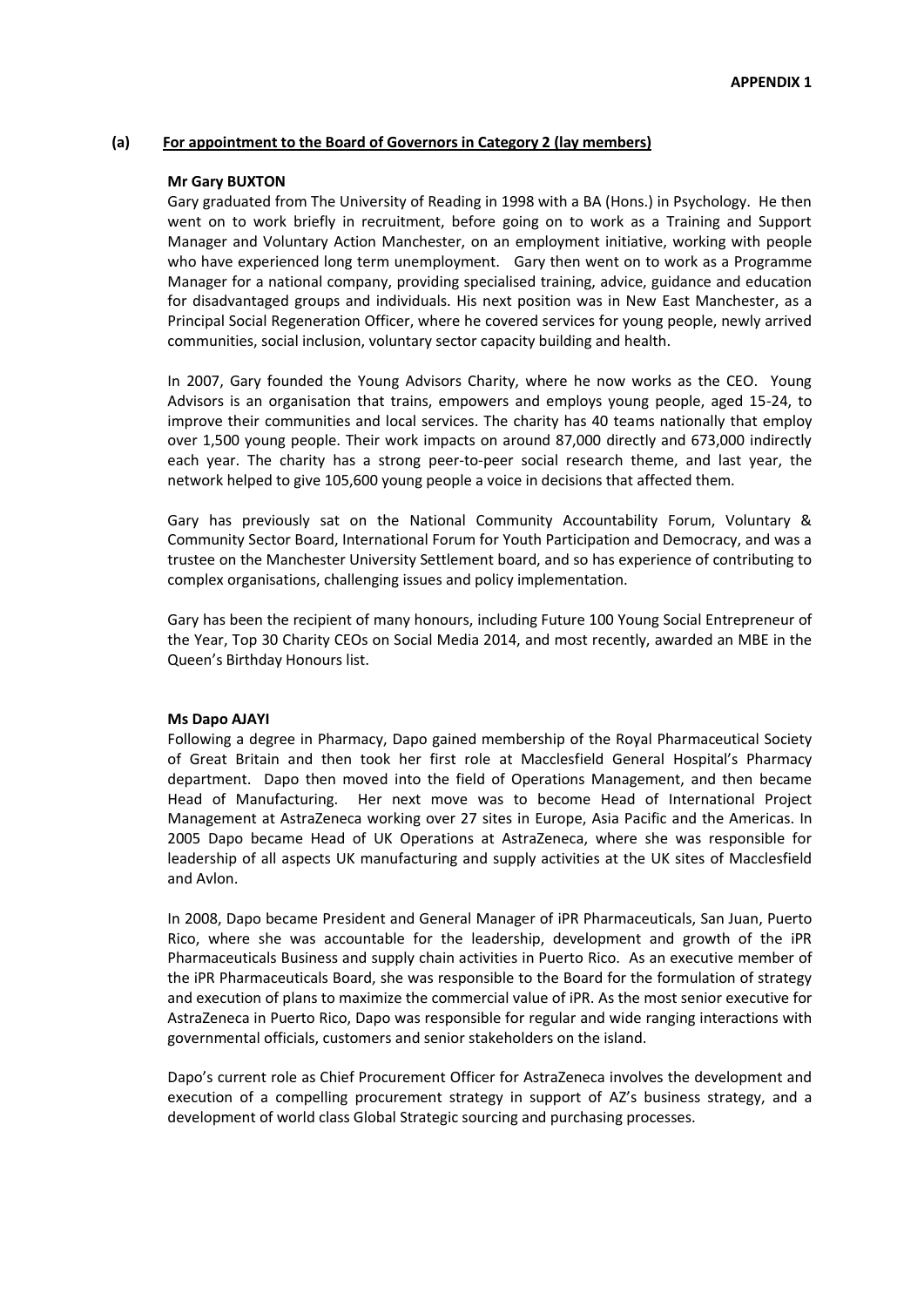## **(b) For re-appointment to the Board of Governors in Category 2 (lay members)**

#### **Mr Michael CRICK**

Michael joined the University of Manchester's Board of Governors in 2012. Educated at Manchester Grammar School and New College, Oxford, where he was president of the Oxford Union, Michael is a journalist, author and broadcaster specialising in politics. After two years as a trainee journalist with ITN, he was a founder member of Channel 4 News in 1982, later serving as the programme's Washington correspondent. He joined the BBC in 1990, working on Panorama before joining Newsnight in 1992, acting as Political Editor from 2007 to his departure in 2011. Upon leaving the BBC, he returned to Channel 4 News as their political correspondent. Michael has won three awards from the Royal Television Society: in 1989 for his coverage of the 1988 US election, in 2002 for his Panorama special on the life of Jeffrey Archer and in 2014 when he was named Specialist Television Journalist of the Year. In 2014 he was the Political Studies Association's Journalist of the Year.

He is the author of several best-selling books, including biographies of Arthur Scargill, Jeffrey Archer and Sir Alex Ferguson. In 1998 he organised the group Shareholders United Against Murdoch which helped block the BSkyB takeover of Manchester United. He was subsequently Vice Chairman of Shareholders United, and served on the Manchester United Fans' Forum.

#### **Mr Andrew SPINOZA**

Andrew joined The University of Manchester's Board of Governors in 2012 and is a member of the Nominations Committee. Andrew brings with him a distinguished career in the University's Alumni Association, acting as its inaugural Chairman from 2005 to 2011, and a powerful track record in PR and the media. After obtaining a BA Honours in Combined Studies from The University of Manchester, he fused career ambition with his love of the Manchester music scene by setting up the City Life magazine in 1983, before going on to become Diary Editor at the Manchester Evening News. In 1998, after ten years at the newspaper, Andrew left to set up his award-winning marketing agency SKV Communications, a national PR consultancy based in Manchester. Andrew was named as the region's Outstanding PR Professional by CIPR North West in 2007. He has been involved in the Opportunity Manchester Fund, supporting students from backgrounds which are under-represented in higher education, especially those from the Greater Manchester area. In 2011, Andrew received a Medal of Honour from the University, its highest non-academic award.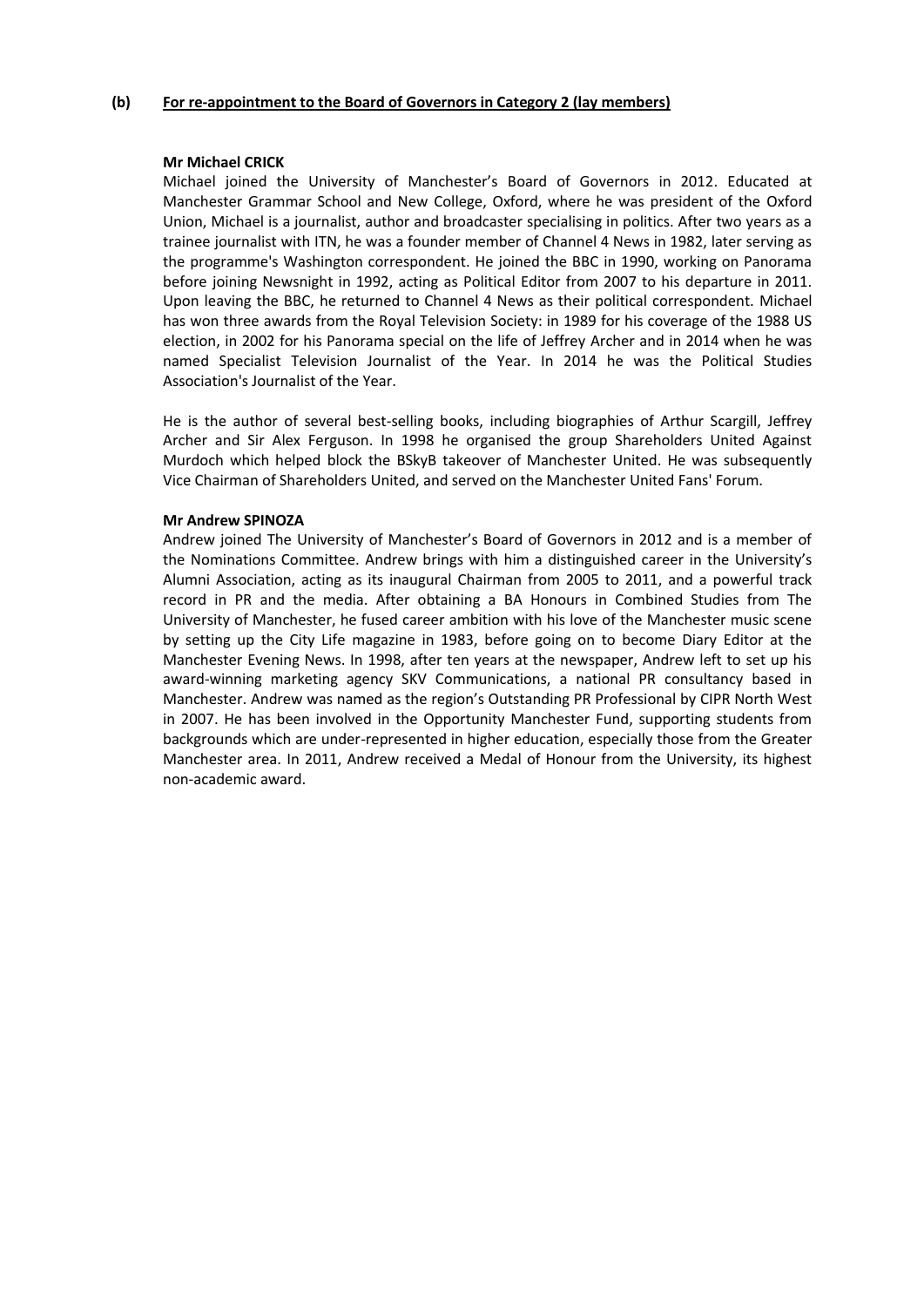#### **(a) Re-appointments to the General Assembly in Category 9**

#### **Mr J Anthony McDERMOTT**

Anthony McDermott is currently a part-time OFSTED Inspector of Schools, and was previously a teacher of Chemistry and Physics at St Gregory's RC High School. He holds a BA from the Open University and an MSc from the University of Salford. He is experienced in the management of change and staff restructuring, as well as the recruitment, selection and retention of teaching staff.

#### **Mr Roger J MILBURN**

Roger Milburn, currently a Director of Arup, has a BSc from the University of Liverpool and an MSc in Management Science from The Victoria University of Manchester. He is responsible for the Arup business in the North West and has provided engineering design input for several large masterplans. Projects under his control include urban regeneration schemes, railways, airports, highways, bridges, waterways, environmental and traffic studies. He has been involved in regeneration projects in Liverpool, the 2002 Commonwealth Stadium, the Knowledge Capital Transportation Vision Study, Salford Quays, Dock 9 and environmental improvements to the Rochdale Canal, City Centre section. He also maintains strong links with Manchester's School of Mechanical, Aerospace and Civil Engineering.

#### **Mr Philip ROBSON, CEng**

Philip Robson was formerly a Director of NIS Holdings Limited and a Director on the Boards of its five group companies, which work in the areas of nuclear power, food process, security (X-Ray), nuclear waste and environmental clean-up and general industrial automation. He is a Chartered Engineer with a background in the design and development of special purpose process plant and machinery. He has worked for many regional bodies and for the Department of Trade and Industry (DTI) in a part-time/associate capacity, besides working with UMIST Ventures as a Director and with the University of Central Lancashire, where he was Deputy Chair of the Board of Governors and Chair of the Finance Committee. He is a founding Director of Advanced Robotics Research Limited at Salford University and of the Trafford Park Manufacturing Institute, and worked for four years, on a part-time basis, founding the DTI Innovation Unit in London.

#### **Mr John SCHULTZ, CBE**

John Shultz was Chief Executive of Stockport Metropolitan Borough Council between 1994 until his retirement in 2010. Educated at Oxford and a former diploma student at the University of Manchester, he has served as an adviser and director across a range of public and governmental bodies. He is currently the Independent Chair of Integrated Care Redesign Board at Trafford Clinical Commissioning Group, a Senior Adviser to Newton Europe Limited, a consultant to the Association of Local Authority Chief Executives, and a Non-executive Director of Stockport NHS Foundation Trust. He is a Trustee of the Halle Endowment Fund and was formerly a Community Governor at Bramhall High School.

#### **Mr Michael TAYLOR**

Michael Taylor is strategic business adviser and project facilitator. His clients include the Institute of Chartered Accountants England and Wales (ICAEW) for whom he is leading the Tomorrow's Practice project, he worked on the communications and content strategy of the governmentbacked coaching service GrowthAccelerator and advises Seneca, a new major player in financial services. He hosted a touring roadshow for GrowthAccelerator in October 2012 in 8 English cities and has fronted major corporate internal events for large corporates, charities and public sector organisations.

He is a frequent commentator on business issues on the BBC and has media-trained the senior management team of a major firm of accountants, an IT business and a leading retail property business. Previous to that he was the editorial director of publishing group Insider and won many awards for his investigative journalism and business commentary. He is the founder of Discuss Manchester, a new debating forum in the city, serves as chairman of business lobbying group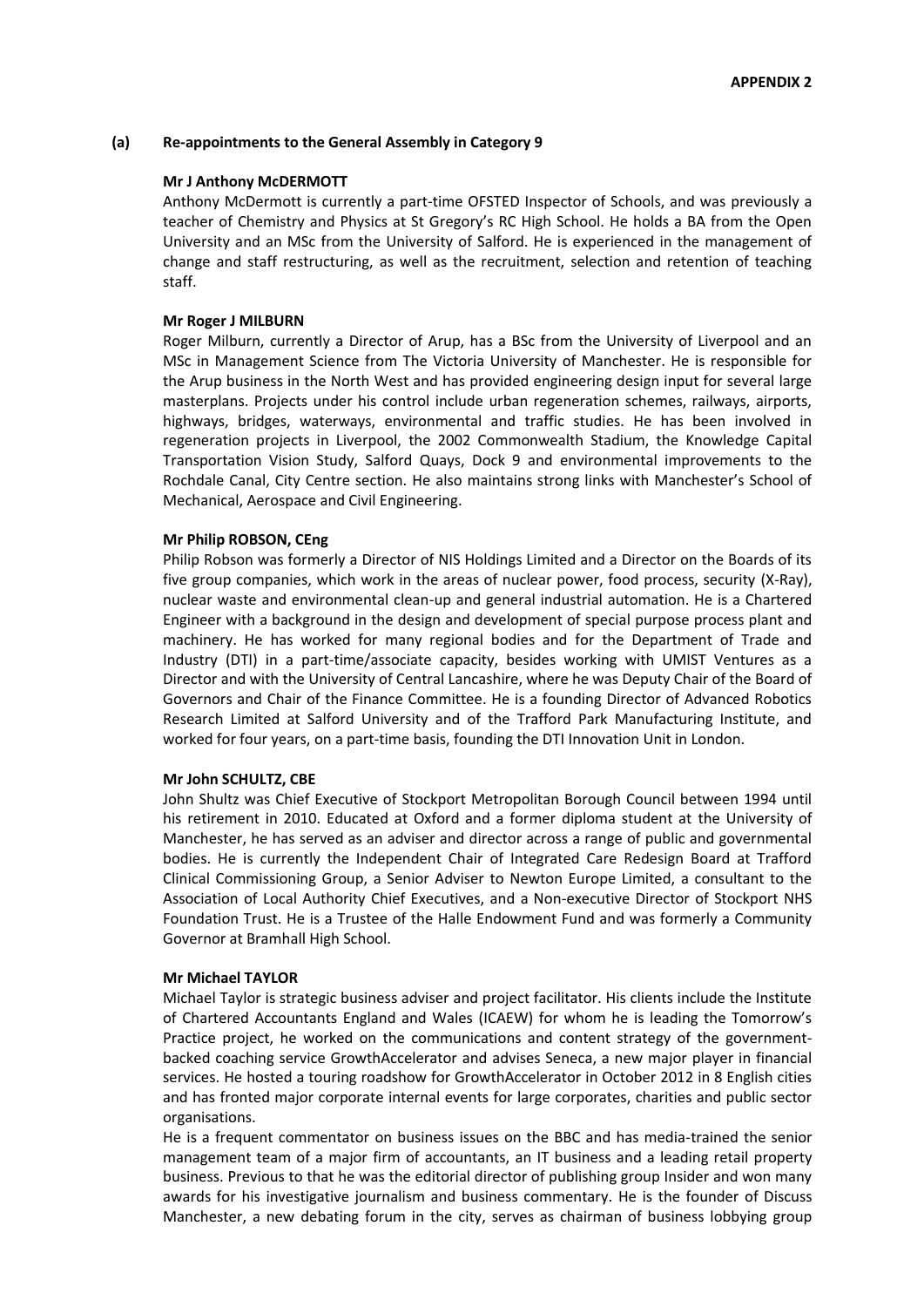Downtown Manchester and is a non-executive director of Liberty Pensions and the University of Manchester Alumni board. In 2012 he was awarded an honorary fellowship by the University of Central Lancashire for services to the business community in the North West.

#### **Mrs Janet VALENTINE**

Janet Valentine is a former member of the support staff of the Victoria University and the University of Manchester, having worked within the universities over a period of 24 years. During the final four years of her work she was seconded to the TUC working on a range of educational projects in workplaces. Since taking voluntary severance from the University in 2007 she has acquired a PGCE for the post compulsory sector from the University of Huddersfield and a Certificate in Teaching English to Speakers of Other Languages (TESOL) from Trinity College London, and has gained membership of the Institute for Learning (IfL), the National Institute for Adult and Continuing Education (NIACE) and the Workers' Educational Association (WEA). She has taught on a range of public service and health service related programmes up to Foundation Degree level within two local colleges and has also taught ESOL to employees of two national public transport companies.

## **Mr Peter WAINWRIGHT**

Consultant to Lambert Smith Hampton (Manchester), Surveyors and Valuers, having previously been its Chairman, he is a Board Director of the Manchester Chamber of Commerce and Industry, a Fellow of the Royal Institution of Chartered Surveyors and a former President of the Institution's General Practice Division.

#### **Mrs Janet WEBSTER**

Educated at undergraduate level at the University of Nottingham School of Agriculture, Janet Webster studied for a PGCE at the University of Cambridge, and subsequently gained a PhD from Glasgow University. She then spent four years pursuing post-doctoral research at the University of Leeds. Dr Webster joined the Joint Matriculation Board in 1980 as an administrative assistant, at a time of very strong links between the Board and the Victoria University of Manchester's teaching departments. She then held the post of Subject Officer for Chemistry for 22 years before taking up the post of Principal Manager: Data Processing at the AQA (The Assessment and Qualifications Alliance), formed in 2000 from the JMB, AEB and the NEAB. Currently she is Head of AQA's Results and Data Department. This work involves close liaison with UCAS and with university admissions tutors at results publication time in August to ensure the best outcomes for all candidates; the archive of examination results provides a service for mature students wishing to access lost certification; the department assists Universities in investigating fraud cases which sometimes lead to prosecution. She is also a member of the national inter-board timetable group for all GCE and GCSE examinations. In all these roles she has worked directly with examiners and schools, locally and nationally in evaluating and measuring the performance of candidates across the examination framework and liaises directly with Universities to help ensure that the national assessment system is fit for purpose. Her experience of the interface between school and university is extensive and gives her a deep insight into the challenges facing publicly accountable organisations in their quest to maintain customer focus and to uphold academic standards in the face of public scrutiny and accountability.